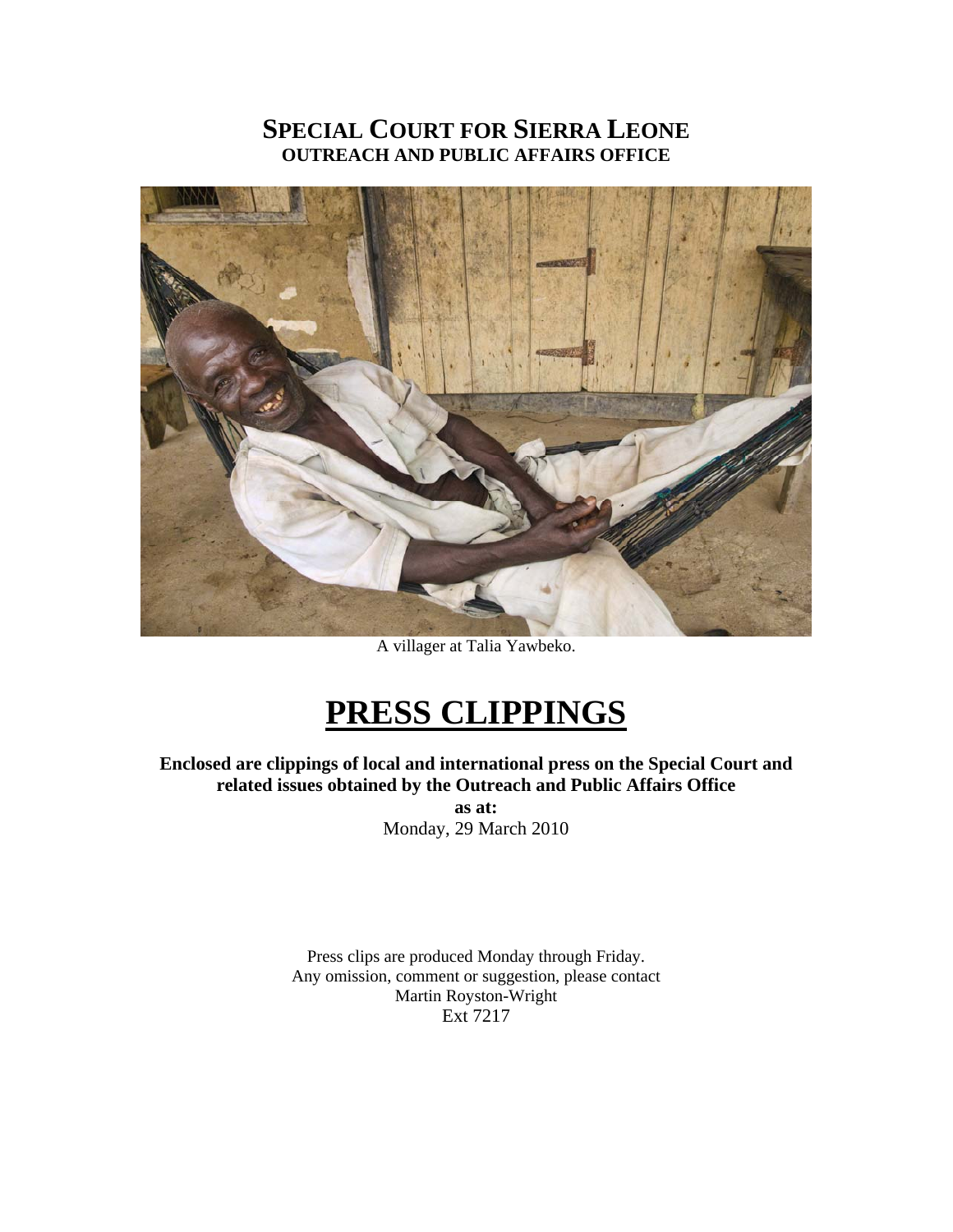| <b>Local News</b>                                                                 |             |
|-----------------------------------------------------------------------------------|-------------|
| CDF Wives Arrives in Rwanda / Sierra Express Media                                | Page 3      |
| <b>International News</b>                                                         |             |
| Report from The Hague / BBC World Service Trust                                   | Page 4      |
| Court Suspends The Cross-Examination of Defense Witness / Charlestaylortrial.org  | Page 5      |
| Prosecution Witness's Testimony Was Untrue/ Charlestaylortrial.org                | Page 6      |
| Charles Taylor Did Not Supply Arms To The RUF/ Charlestaylortrial.org             | Pages 7-9   |
| No joy for Taylor's Prosecutors / New African                                     | Page 10     |
| UNMIL Public Information Office Media Summary / UNMIL                             | Pages 11-15 |
| Truth vs. Justice in Liberia / Radio Netherlands Worldwide                        | Pages 16-17 |
| Solomons TRC Starts Public Hearings / Radio Netherlands Worldwide                 | Page 18     |
| Bangladesh Sets up 1971 War Crimes Court / Agence France Presse                   | Page 19     |
| Hizbullah Chief Vows to Address Allegations of STL Interrogation / The Daily Star | Pages 20-21 |
| ICC to Decide on Kenya Investigation Soon / Associated Press                      | Page 22     |
| The I.C.C. in Afghanistan / The New York Times                                    | Page 23     |
| ICC Warrant a Pain in the Neck for Bashir / The Daily Nation                      | Page 24     |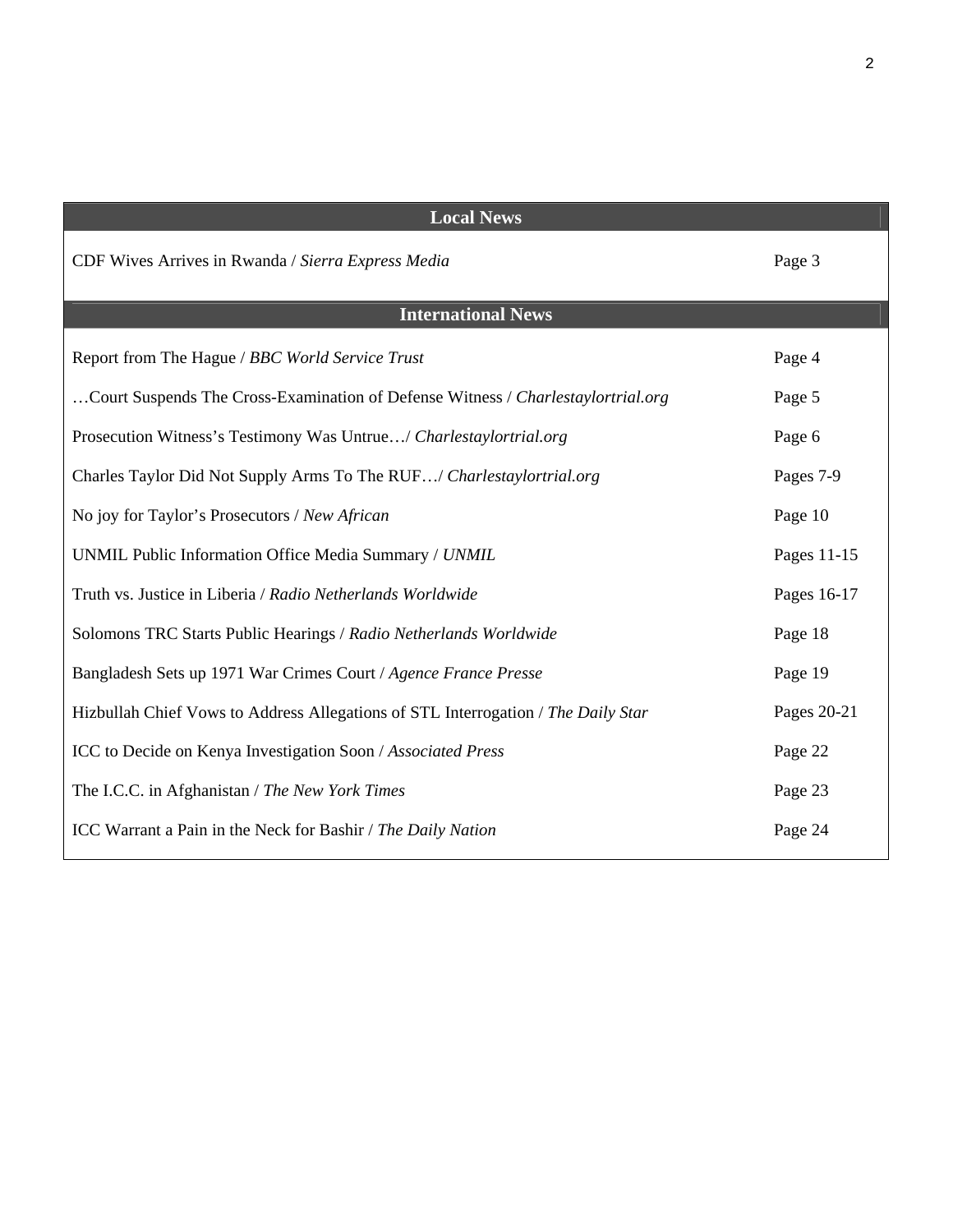### Sierra Express Media Monday, 29 March 2010



report that the wives of Moinina Fofana, Alieu Musa Kondewa of the CDF and Issa Hassan Sesay of the RUF all arrived safely yesterday at Mpaga



week visit with their husbands. Fofana and Kondewa are both serving prison sentences of 15 and 20 years, respectively, imposed by the Special Court for Sierra Leone for alleged war crimes and crimes against humanity. Cont Page 2

#### From page 1

Fofana and Kondewa along with former CDF National Coordinator, Late Chief Sam Hinga Norman, were indicted for twice taking up arms to establish constitutional government in Sierra Leone after Revolutionary United Front (RUF) and soldiers of the Sierra Leone Army rebelled against the government and plunged the country into an elevenyear civil war. Largely dictments and the subsequent death in de-

tention of Chief Hinga other son also passed Norman, *\*political* power in Sierra Leone dramatically shifted from the South-East to the North-West following the 2007 general and presidential elections which brought to power Norman's friend and ally, Ernest Bai Koroma, of the All People's Congress (APC). As it is written, "The stone which the builders rejected have become the chief cornerstone ' We regret to inform, however, that the infant

as a result of these in-, son of Mr. Kondewa died late last month from a brief illness. An-

away in January under similar conditions. We are extremely grateful to the Arabella Forav Peace Foundation and representatives of the Bo. Kailahun and Kenema **District** Branches of the All People's Congress party for their financial and moral support to the Kondewa families during their loss as well as the Hinga Norman family during the third anniversary of the death of Mr. Norman. As always, a friend in need is a friend indeed. We are also sadly informed by Mr. Fofana

that his family has been given a short notice of eviction from their rented property on Gerehun Road in Bo.

With respect to the Norman family, we are pleased to report that the gold m mining accident in Mhawomahun Valunia Chiefdom which would have involved several members of the family was false in its entirety. Both government and family sources from Mongere. ten miles from the mines. conclude that no loss of life was occurred there as recently reported by Richard Margao of the BBC Focus on Africa. BBC has subsequently retracted the story and Mr. Margao and some members of KISS-FM station in Bo have reportedly been invited to the. CID for their role in filing this boqus and alarming re

port. On a partly personal note, I am pleased to report that I have returned safely to my base in Kenema following a one day working visit to Talia, Yawbeko Chiefdom, Bonthe District with the Outreach Branch of the Special Court for Sierra

Leone. The delegation which included the entire hierarchy of the court including the Registrar, Defender. Prosecutor and Public Affairs was  $in$ Ywabeko at the invitation of the youths of the chiefdom to erect a memorial to the war dead. Talia, Yawbeko was the home of the most famous operational base of the war, Base Zero, home of the Kamajors. Although the delegation was politely received. I was their strictly as an observer and representative of the CDF families.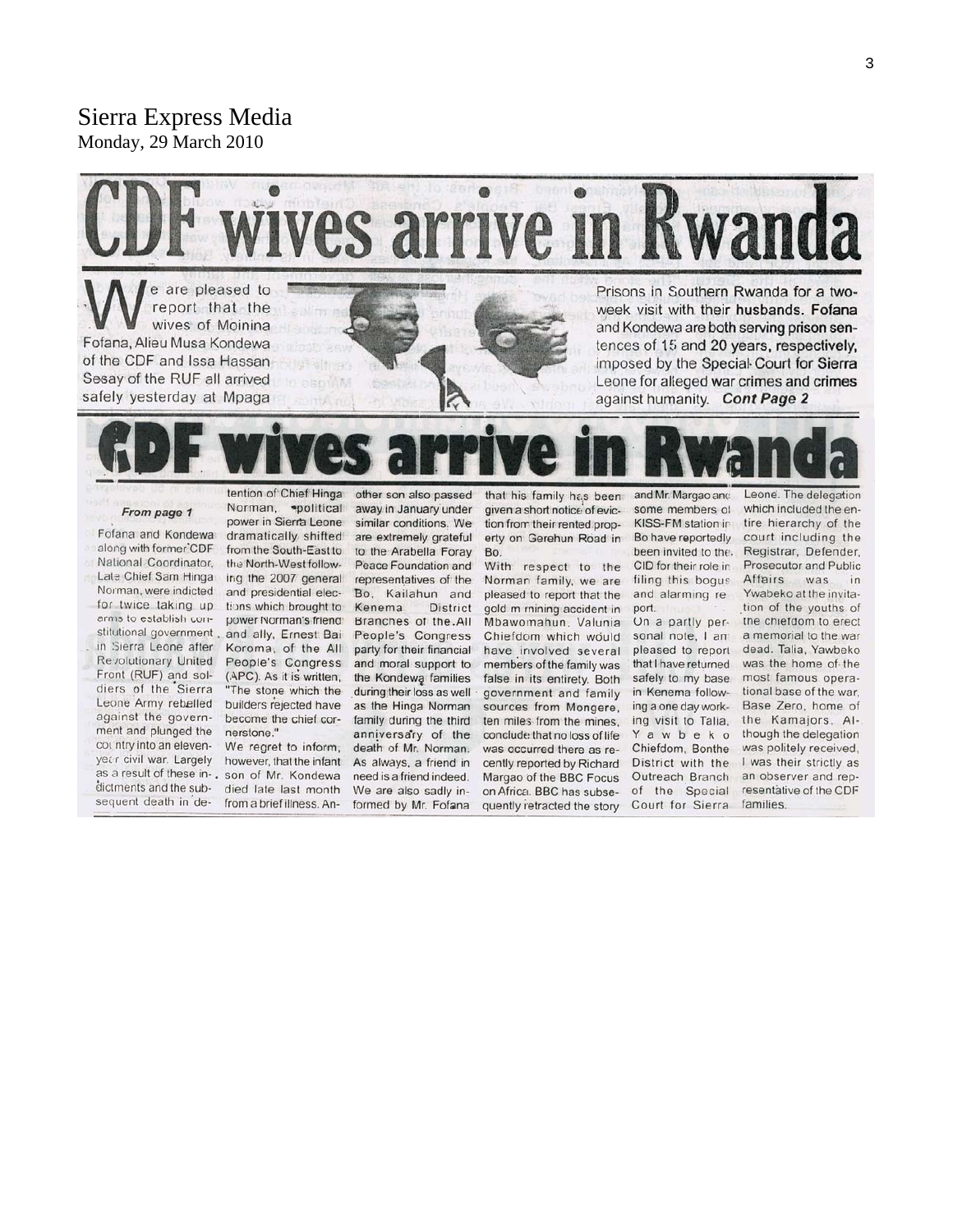### **B B C** WORLD SERVICE TRUST Thursday, 25 March 2010

John Kollie

### NEWS ITEM

*Former Liberian President, Charles Taylor is accused of organizing the Sierra Leone Rebel Group, RUF in Liberia. The Prosecution had said with the help of Mr. Taylor, Former RUF Leader, Foday Sankoh launched a civil war that claimed thousands of lives in Sierra Leone. The Seventh Defence Witness, John Vincent said he was recruited and trained in Liberia. The witness denied the use of child soldiers in combat. Mr. Vincent is testifying in Liberian English so he's being interpreted. John Kollie transcribes reports from the Hague on the trial of former Liberian president Charles Taylor…* 

Mr. Vincent said they were about 328 recruits of the RUF trained at the Camp Naama Military Barracks in Bong County in 1990.He told the court that Former RUF Leader, Foday Sankoh and others gave them military training at a section of Camp Naama called Crab Hole.

He denied that any collaboration existed between Charles Taylor's National Patriotic Front, the NPFL and the RUF during their training at Camp Naama. But Defence Lawyer, Morris Anyah pressed Mr. Vincent on the allegation that Mr. Taylor and Sankoh collaborated in the organization of the RUF.

Mr. Vincent told the court that after the invasion of Sierra Leone he was appointed Training Commandant for the entire RUF.The recruitment of child soldiers is one of the counts the Prosecution has brought against Former Liberian President, Charles Taylor.

Defence Witness, Charles Vincent said children under 17 years were recruited and trained at the Camp Naama Military Barracks along with the RUF. Mr. Vincent however told the court the children were not trained for combat.

The Defence Witness also said it was the Armed Forces Revolutionary Council, the AFRC headed by Johnny Paul Koroma that introduced amputation in the Sierra Leone civil war. Mr. Vincent said a woman popularly known in Sierra Leone todate as Adama Cut-hand from the AFRC started the amputation of civilians.

Mr. Vincent denied that the RUF amputated any civilian.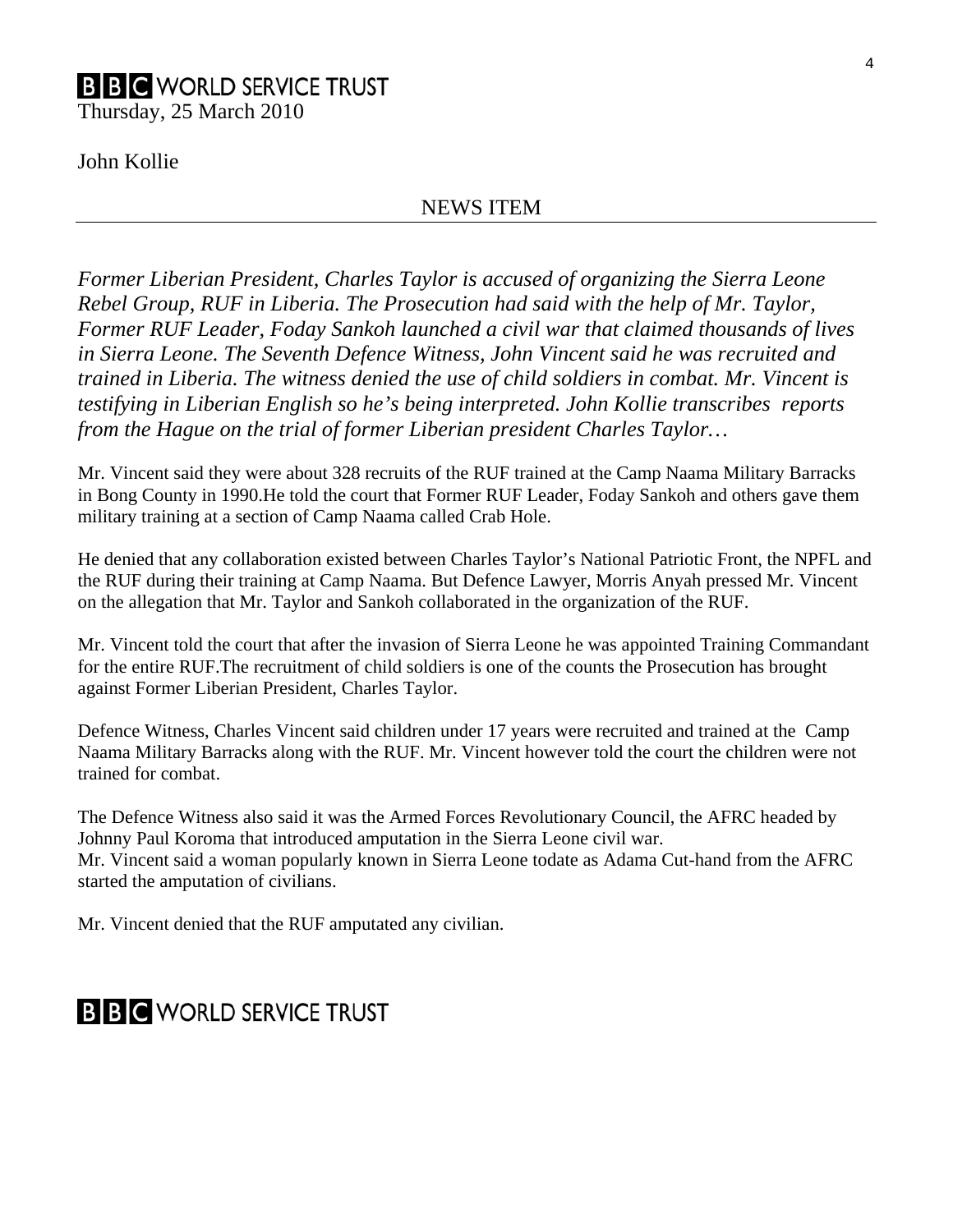#### **Liberia: On Request By Prosecutors, Court Suspends The Cross-Examination of Defense Witness**

By Alpha Sesay

Based on a request by prosecutors, the Special Court for Sierra Leone judges today suspended the crossexamination of Charles Taylor's defense witness whose direct-examination was concluded this morning by defense lawyers for the former Liberian president.

Charles Ngebeh, a Sierra Leonean witness and former arms repairer for Sierra Leone's Revolutionary United Front (RUF), has been testifying for Mr. Taylor, who is on trial for allegedly providing support to RUF rebels while as leader of the National Patriotic Front of Liberia (NPFL) rebel group and as president of Liberia. Mr. Taylor has denied the allegations against him.

As Terry Munyard, defense counsel for Mr. Taylor concluded the direct-examination of Mr. Ngebeh today, prosecution counsel, Ms. Brenda Hollis, requested that the cross-examination of the witness be suspended because certain things to which Mr. Ngebeh testified had not been contained in his statement disclosed to prosecutors. She told the judges that the information provided by defense lawyers was insufficient for the cross-examination of the witness.

"Prosecution therefore is unable at this time to cross-examine this witness because of the inadequacy of the summary. We are unable to achieve the purpose of cross-examination, which is to test the evidence for the benefit of the fact-finders, that is, for the benefit of your honors. That's why cross-examination is allowed and that's why it's so important," Ms. Hollis told the judges.

Ms. Hollis further added that there were inconsistencies in the witness's oral testimony in court and his written statement made to defense investigators.

Defense counsel for Mr. Taylor, Mr. Munyard, objected to the prosecution's request for the suspension of the witness's cross-examination, telling the judges that the prosecution had not given enough reasons to delay the crossexamination of the witness.

According to Mr. Munyard, "the test for the court to determine is whether the prosecution has demonstrated such undue prejudice that it is in the interest of justice to disclose the statement. In other words, what the prosecution is saying is, without the statement, we can't reasonably proceed to cross-examination. In our submission, of course they can reasonably proceed to cross-examination."

After hearing arguments on both sides and conferring with her colleagues, presiding judge, Justice Julia Sebutinde, issued a ruling that while agreeing with the prosecution that the witness's cross-examination should be suspended, his written statement disclosed by defense lawyers did not necessarily contradict his testimony in court. Relevant Links

"The Trial Chamber is of the view that although the summary is inadequate, what little there is of it is not necessarily inconsistent with the witness's testimony given in chief. The Trial Chamber therefore finds that the proper remedy for the prosecution complaints is to allow the prosecution some time to prepare its cross-examination of the witness in respect of those parts of his testimony that were not contained in his summary," Justice Sebutinde said.

This is the second time that prosecutors have requested the suspension of the cross-examination of a defense witness. As Mr. Ngebeh was led out of court today, another defense witness, John Vincent, a Liberian from Bomi County in Liberia, took the witness stand. As defense lawyers commenced the direct-examination of the witness, the court adjourned for the day.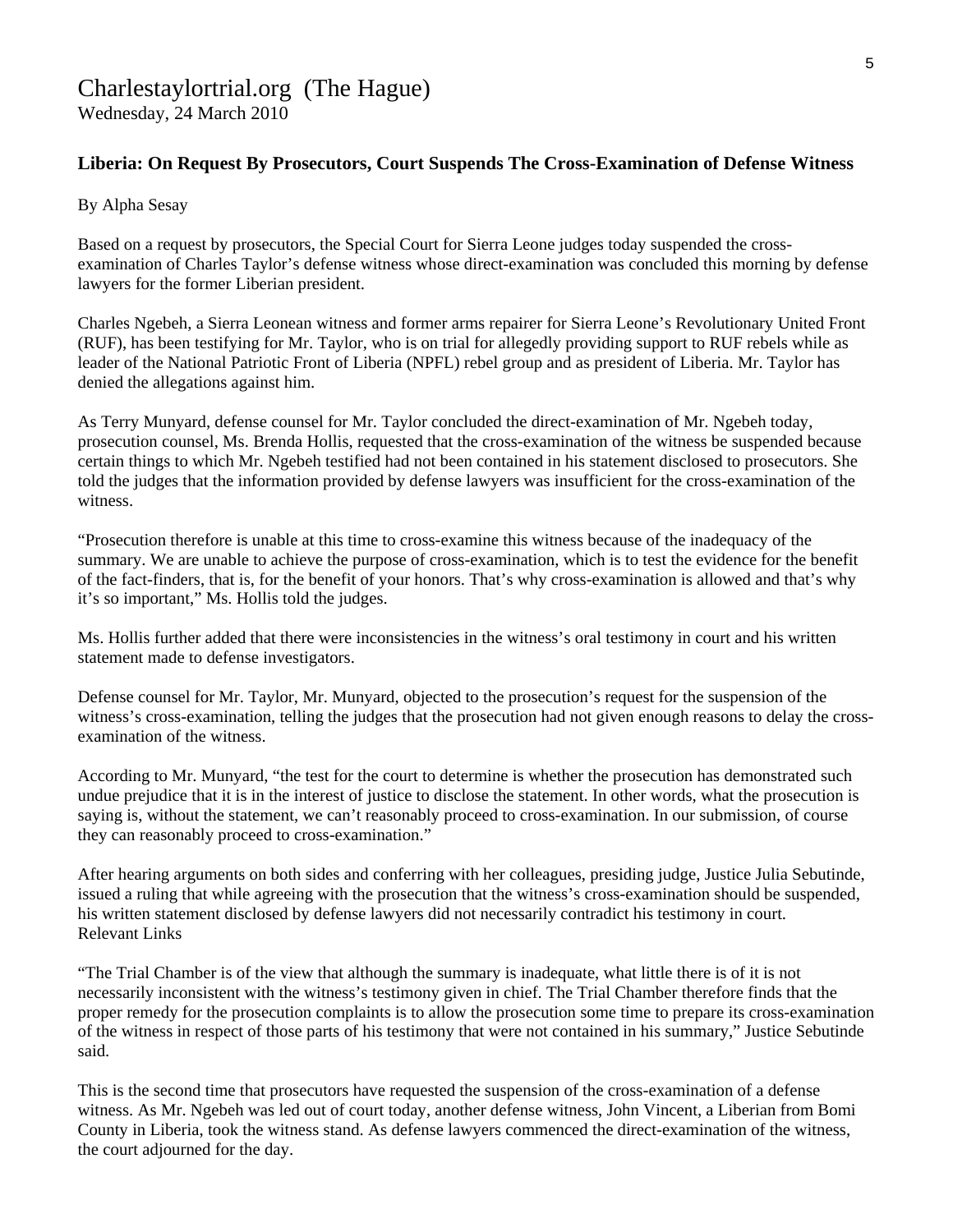#### Charlestaylortrial.org (The Hague) Friday, 26 March 2010

#### **Prosecution Witness's Testimony Was Untrue, Charles Taylor Did Not Help Plan The Invasion Of Sierra Leone in 1991, Defense Witness Says**

By Alpha Sesay

A defense witness for Charles Taylor has told Special Court for Sierra Leone judges in The Hague that a prosecution witness lied in his 2008 evidence when he testified that the former Liberian president helped Sierra Leonean rebels to invade Sierra Leone in 1991, a war that lasted in the West African country for 11 years.

John Vincent, a former Training Commandant for the Revolutionary United Front (RUF), a rebel group that Mr. Taylor is on trial for allegedly providing support for, testified that former RUF commander and prosecution witness Isaac Mongor's testimony against Mr. Taylor that the former Liberian president helped RUF leader Foday Sankoh to invade Sierra Leone in March 1991, is untrue. Mr. Mongor, in his 2008 testimony told the judges that shortly before the invasion of Sierra Leone in March 1991, Mr. Taylor and Mr. Sankoh met in the Liberian town of Voinjama, near the country's border with Sierra Leone. In his testimony yesterday, Mr. Vincent told the judges that he was part of the RUF fighters trained in Liberia, who invaded Sierra Leone in 1991. As he continued his testimony today, in his response to questions from defense counsel for Mr. Taylor, Morris Anyah, Mr. Vincent said that the former Liberian president did not play any role in the invasion of Sierra Leone.

"In the period when you were making your way to Sierra Leone in particular the days between the 22nd and 23rd of March, did you ever hear anyone say that Charles Taylor was in the vicinity of Voinjama?" Mr. Anyah asked the witness.

"Not at all. Had Mr. Taylor being in Voinjama and when Mr. Sankoh went for us, the last group, he would have told us. And when we got there, if at all he was there, I was going to see him too, but that did not happen," the witness responded.

Mr. Vincent also disputed Mr. Mongor's 2008 testimony that Special Forces from Mr. Taylor's National Patriotic Front of Liberia (NPFL) rebel group moved from the NPFL base in Gbarnga, Bong County in Liberia to assist the RUF in invading Sierra Leone. According to Mr. Mongor, the NPFL fighters took with them a truck load of arms and ammunition for the invasion of Sierra Leone. Today, Mr. Anyah sought to verify these accounts and to ascertain Mr. Mongor's position as a training instructor for the RUF as stated in his (Mongor) testimony.

"Did you see any NPFL Special Forces that were there to provide support to the RUF?" Mr. Anyah asked the witness.

In his response, the witness said "no, not to my knowledge."

"Did you see any trucks containing arms and ammunition that was supplied by the NPFL to facilitate the RUF invasion of Sierra Leone?"

The witness responded with a resounding "NO."

 "Whether at Crab Hole or at Camp Nama, to your knowledge, did Isaac Mongor train any men when your were there?" Mr. Anyah asked the witness again.

"Isaac Mongor did not train anybody. I continue to say that Isaac Mongor was a demonstrator," the witness said.

In leading their witnesses, Mr. Taylor's defense lawyers are making frantic efforts to discredit the evidence of prosecution witnesses. That is what Mr. Anyah and Mr. Vincent sought to do today with Mr. Mongor's testimony for the prosecution. Mr. Vincent is the seventh witness that has testified for Mr. Taylor.

Mr. Vincent's testimony continues on Tuesday. The courtroom will be used for other trials on Monday and therefore, Mr. Taylor's trial will only resume on Tuesday.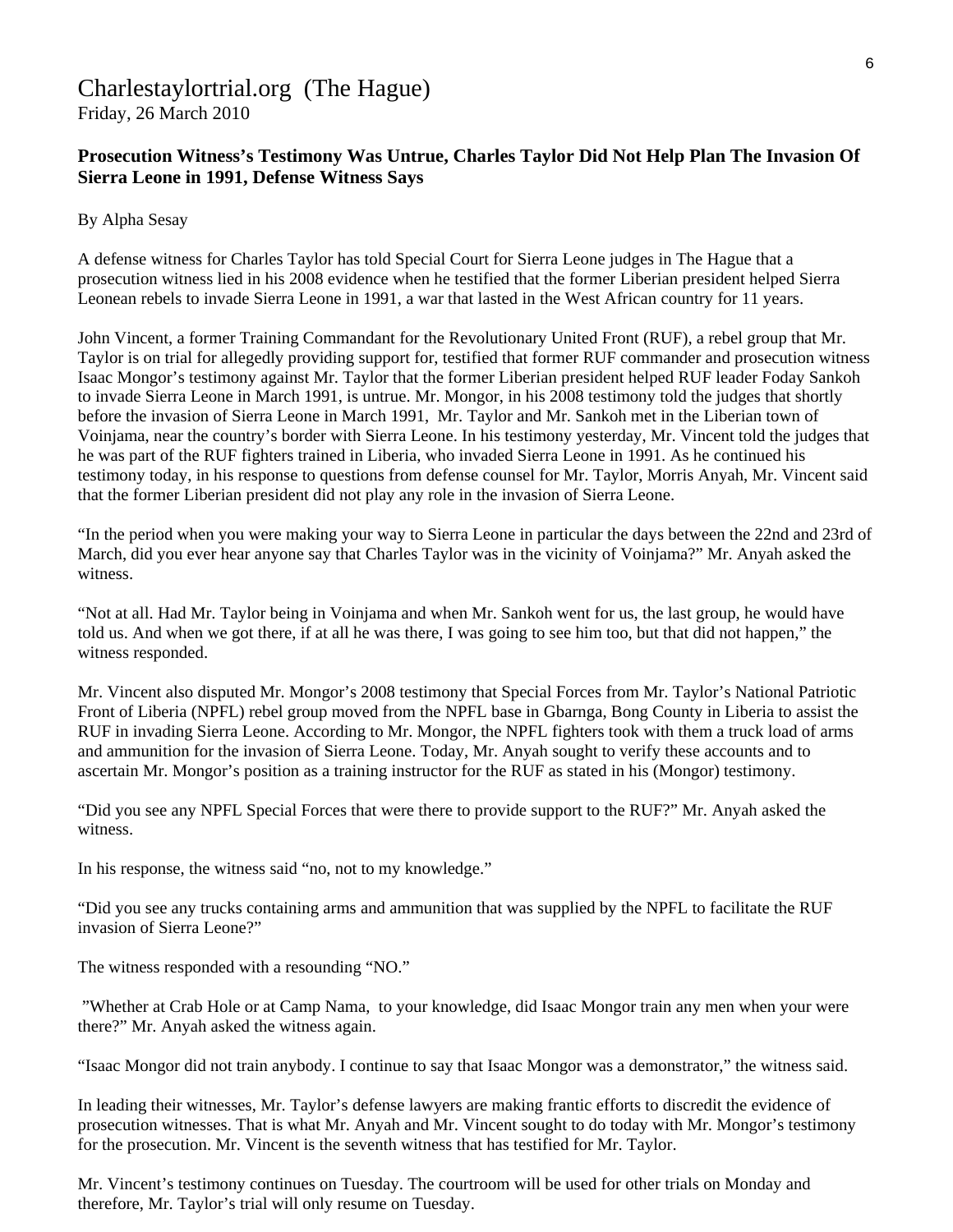### Charlestaylortrial.org Saturday, 27 March 2010

### **Charles Taylor Did Not Supply Arms To The RUF, Did Not Assist In Training Them And He Did Not Help Them Plan The Invasion Of Sierra Leone, Defense Witnesses Testify**

#### By Alpha Sesay

 Defense witnesses for Charles Taylor this week told Special Court for Sierra Leone judges that the former Liberian president did not supply arms and ammunition to Sierra Leonean rebels, did not provide assistance in training the rebels in Liberia, and he did not help them plan the invasion of Sierra Leone in 1991.

Mr. Taylor, who is responding to charges that he supported the Revolutionary United Front (RUF) rebel group in Sierra Leone, has had witnesses from both Liberia and Sierra Leone testify on his behalf. Mr. Taylor's witnesses have been refuting prosecution evidence against him, telling judges that the former president did not provide assistance to RUF rebels as alleged by prosecutors. This week, two former members of the RUF, one from Sierra Leone and a second from Liberia, testified on Mr. Taylor's behalf.

On Monday, a Sierra Leonean who served as an arms repairer for the RUF, Charles Ngebeh, told the judges that the former Liberian president provided support to Sierra Leonean rebel forces but that such support ceased in 1991 when Mr. Taylor withdrew his Liberian fighters from Sierra Leone. Mr. Ngebeh testified that at the initial stages of the war in Sierra Leone, Mr. Taylor did provide support to RUF rebels through the supply of manpower and materials, such as food, medicine, arms, and ammunition. The witness said that such support, however, ceased when RUF rebels and Mr. Taylor's Liberian fighters in Sierra Leone clashed in what has been called "Top 20, Top 40 and Top Final."

Prosecution witnesses testified during the presentation of the prosecution case that in 1991, members of Mr. Taylor's National Patriotic Front of Liberia (NPFL), who were fighting alongside rebel forces in Sierra Leone, had a conflict with their RUF counterparts that led to the Liberian fighters leaving Sierra Leone and returning to Liberia. In Mr. Taylor's testimony as a witness in his own defense, the former president addressed the same issue, telling the judges that he did have Liberian fighters helping RUF rebels along the Liberia-Sierra Leone border but that such fighters were withdrawn when they had clashes with the RUF. Mr. Taylor also said that within this period, he did help the RUF with arms and ammunition because they were fighting a common enemy in the United Liberian Movement of Liberia for Democracy (ULIMO), who were attacking the NPFL with support from the Government of Sierra Leone.

Mr. Ngebeh on Monday corroborated Mr. Taylor's account when he said that "at the initial stage of the war in 1991, RUF used to have assistance from Mr. Taylor. After that infighting, Mr. Taylor withdrew all his men and the weapons they had."

The witness explained that the two sources of ammunition for the RUF at that time were supplied from Mr. Taylor and those obtained after attacking enemy forces.

"There are only two sources that we used to get ammunition from: Mr. Taylor and attacking our enemies," he said.

He explained that after Mr. Taylor withdrew his support from the RUF in 1991, RUF leader Foday Sankoh returned from Liberia and said "he'll never step his foot on Gbangha [NPFL headquarters at that time] because Taylor had sent an order to arrest him."

"Minus Taylor, plus Taylor, I will fight my war," the witness quoted Mr. Sankoh as having said at that time.

On Tuesday, Mr. Ngebeh reiterated his position that Mr. Taylor did not supply arms and ammunition to the RUF, telling the judges that ULIMO, a rival group to Mr. Taylor's NPFL, supplied the RUF with arms and ammunition. He explained that sometime in 1996, the RUF Battle Front Commander Sam Bockarie established a relationship with ULIMO that led to the Liberian rebel group supplying arms and ammunition to the RUF. He added that the RUF also bought arms and ammunition from Guinean soldiers.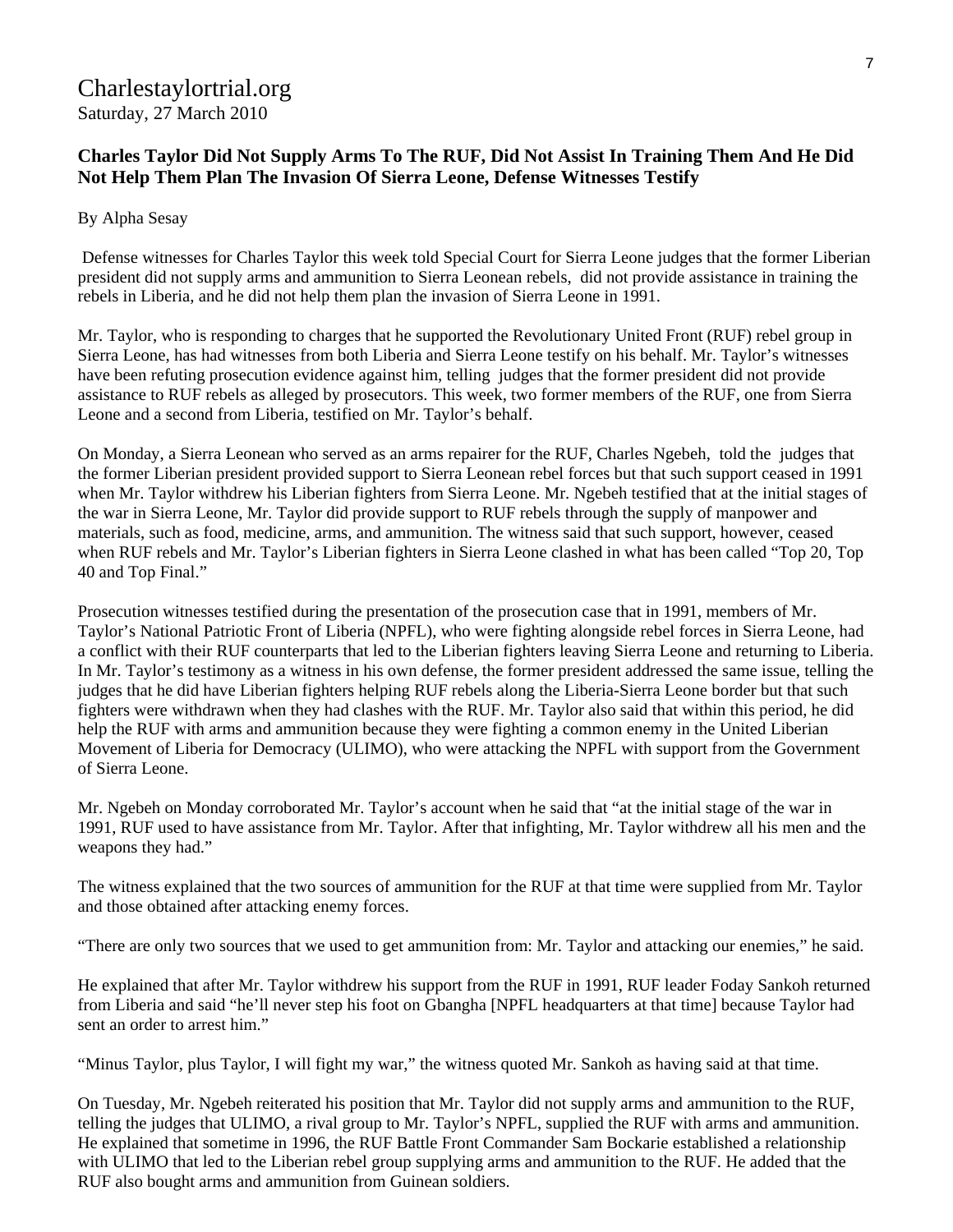The witness also affirmed on Tuesday that RUF rebels forced civilians to get involved in mining activities and that those who refused were either beaten or killed. Prosecutors have alleged that RUF rebels committed crimes of forced labor by forcing civilians to mine diamonds for them. These diamonds, prosecutors say, were transported to Mr. Taylor in Liberia in return for arms and ammunition. In his testimony on Tuesday, the witness explained how the rebel forces engaged in forced labor.

"It was the soldiers who would go to look out for the civilians. The AFRC and the RUF, they would go and search for the civilians," the witness said.

Asked what would be done to the civilians if they did not do what the rebels wanted, the witness explained that "if you are unlucky, they will kill you. If you are lucky, they'll beat you up. That's the advice. They'll take you by force. That was the options that they gave."

As defense lawyers concluded the direct-examination of Mr. Ngebeh on Wednesday, prosecution counsel, Ms. Brenda Hollis, requested that the cross-examination of the witness be suspended because certain things to which Mr. Ngebeh testified had not been contained in his statement disclosed to prosecutors. She told the judges that the information provided by defense lawyers was insufficient for the cross-examination of the witness. Ms. Hollis further added that there were inconsistencies in the witness's oral testimony in court and his written statement made to defense investigators. Mr. Taylor defense lawyer Terry Munyard objected to the prosecution's request for the suspension of the witness's cross-examination, telling the judges that the prosecution had not given enough reasons to delay the cross-examination of the witness.

After hearing arguments on both sides and conferring with her colleagues, presiding judge, Justice Julia Sebutinde, issued a ruling that while agreeing with the prosecution that the witness's cross-examination should be suspended, his written statement disclosed by defense lawyers did not necessarily contradict his testimony in court.

"The Trial Chamber is of the view that although the summary is inadequate, what little there is of it is not necessarily inconsistent with the witness's testimony given in chief. The Trial Chamber therefore finds that the proper remedy for the prosecution complaints is to allow the prosecution some time to prepare its cross-examination of the witness in respect of those parts of his testimony that were not contained in his summary," Justice Sebutinde said.

On Thursday, Mr. Taylor's seventh witness, a Liberian national who was a member of the RUF, John Vincent, told the court in his direct-examination that RUF rebels were trained in Liberia but not with assistance from Mr. Taylor. Mr. Vincent testified that he was part of the original fighters trained as members of the RUF in Liberia before the group attacked Sierra Leone in March 1991. Prosecutors have alleged that RUF rebels were trained at Camp Nama military training base in Liberia, with assistance from Mr. Taylor, whose NPFL rebel group had already waged a war in Liberia in 1989. Witnesses have testified to RUF fighters undergoing training at Camp Nama under instructions from commanders belonging to Mr. Taylor's NPFL. The former president has denied helping in training RUF rebels in Liberia, telling the judges during his testimony as a witness in his own defense that he had no knowledge of RUF rebels being trained at Camp Nama.

On Thursday, Mr. Vincent, testifying in defense of Mr. Taylor told the court that he was part of the RUF fighters who underwent training at Camp Nama but that such training was not done with assistance from Mr. Taylor. He told the court that RUF leader Mr. Sankoh and some other people gave them military training at a particular section in Camp Nama called "Crab Hole." The witness said that during the entire period of his training at Camp Nama, he never saw Mr. Taylor there.

In response to a question as to whether he ever heard "the name Charles Taylor mentioned" at Camp Nama, the witness said that "at the time Bong Mines was captured, that was the first time I started hearing about the name Charles Taylor, and throughout Liberia at that time now, we used to hear the name, but there was nothing that was made mention of about Charles Taylor at Crab Hole, no,"

The witness said when the RUF invaded Sierra Leone, he was appointed as the Training Commandant for the entire rebel group.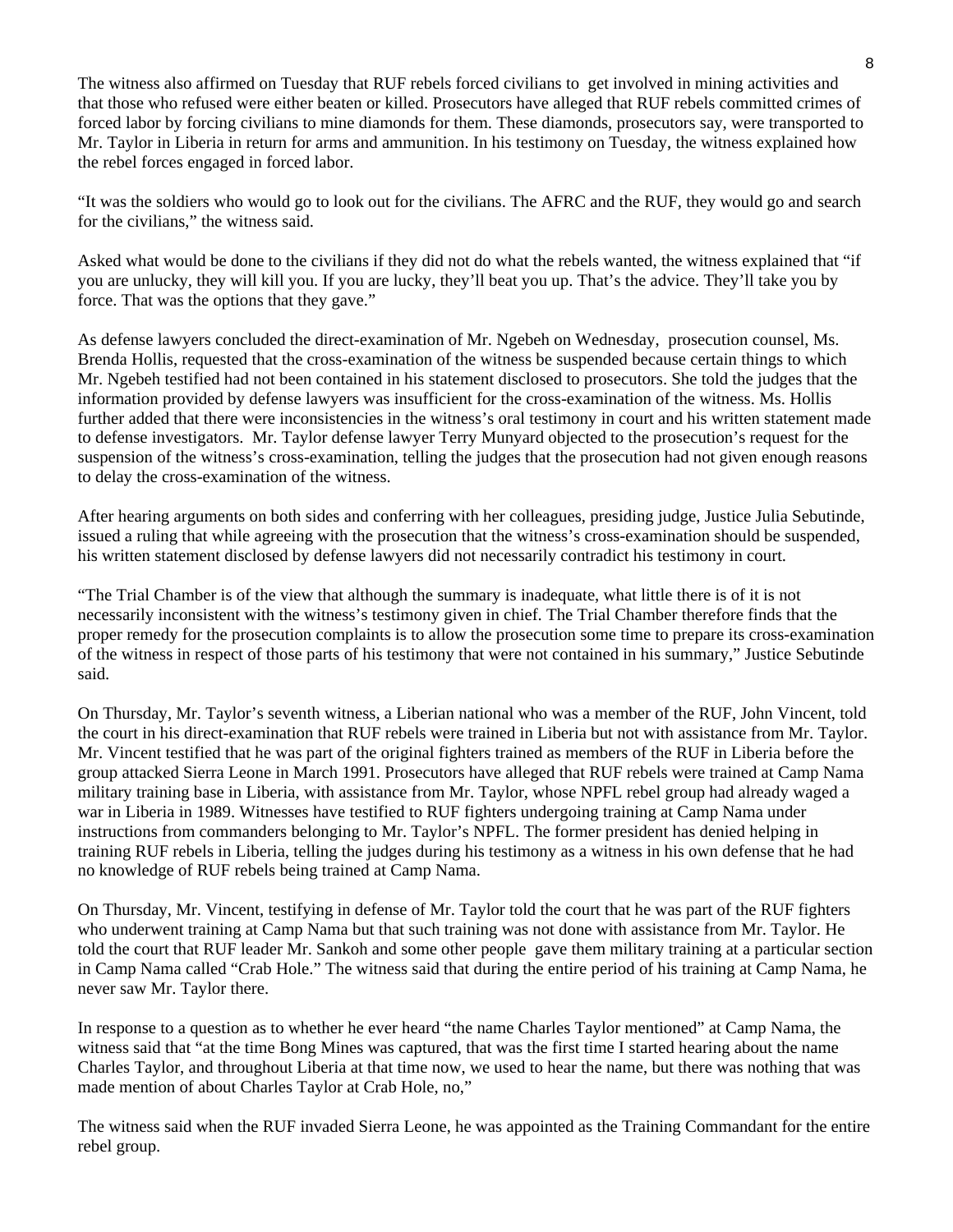Also in his testimony on Thursday, the witness refuted claims by prosecutors that the RUF recruited and used children for combat purposes during Sierra Leone's civil conflict. Witnesses have testified to the use of child soldiers in both the RUF and the NPFL, and prosecutors have asserted that Mr. Taylor encouraged the use of children for combat purposes in both rebel groups. One of the charges in the indictment against Mr. Taylor is the recruitment and use of child soldiers in the RUF. In his testimony on Thursday, while maintaining that the NPFL had no relationship with the RUF, the witness, Mr. Vincent, told the court that the RUF did indeed train children under the age of 17 years but added that such training was not for the purpose of being used for combat.

"What I mean here is that if I am here alone, maybe one of my family members has escaped and am going for training and I have my younger brother, I can't leave him behind, he will be with me, we'll train, and when am going for my assignment, he'll stay at home. That was why those young ones were trained, for their own safety as well so in case of any danger, they'll be able to get to their people but we were not using them as fighters," the witness explained.

On Friday, Mr. Vincent testified that former RUF commander and prosecution witness Isaac Mongor's testimony against Mr. Taylor that the former Liberian president helped the RUF to invade Sierra Leone in March 1991, is untrue. Mr. Mongor, in his 2008 testimony told the judges that shortly before the invasion of Sierra Leone in March 1991, Mr. Taylor and RUF leader Mr. Sankoh met in the Liberian town of Voinjama, near the country's border with Sierra Leone. Mr. Vincent on Friday told the judges that this account by Mr. Mongor is untrue.

"Had Mr. Taylor being in Voinjama and when Mr. Sankoh went for us, the last group, he would have told us. And when we got there, if at all he was there, I was going to see him too, but that did not happen," the witness said.

Mr. Vincent also disputed Mr. Mongor's 2008 testimony that Special Forces from the NPFL moved from the NPFL base in Gbarnga, Bong County in Liberia to assist the RUF in invading Sierra Leone. According to Mr. Mongor, the NPFL fighters took with them a truck load of arms and ammunition for the invasion of Sierra Leone.

Asked whether he saw NPFL fighters providing assistance to the RUF or transporting arms and ammunition for the invasion of Sierra Leone, the witness said "no, not to my knowledge."

The witness further refuted claims by Mr. Mongor that he (Mongor) was a training instructor for the RUF while they were preparing to invade Sierra Leone in 1991.

"Isaac Mongor did not train anybody. I continue to say that Isaac Mongor was a demonstrator," the witness said.

Mr. Vincent will continue his direct-examination next week, after which, he will be cross-examined by prosecutors.

Mr. Taylor's trial resumes on Tuesday.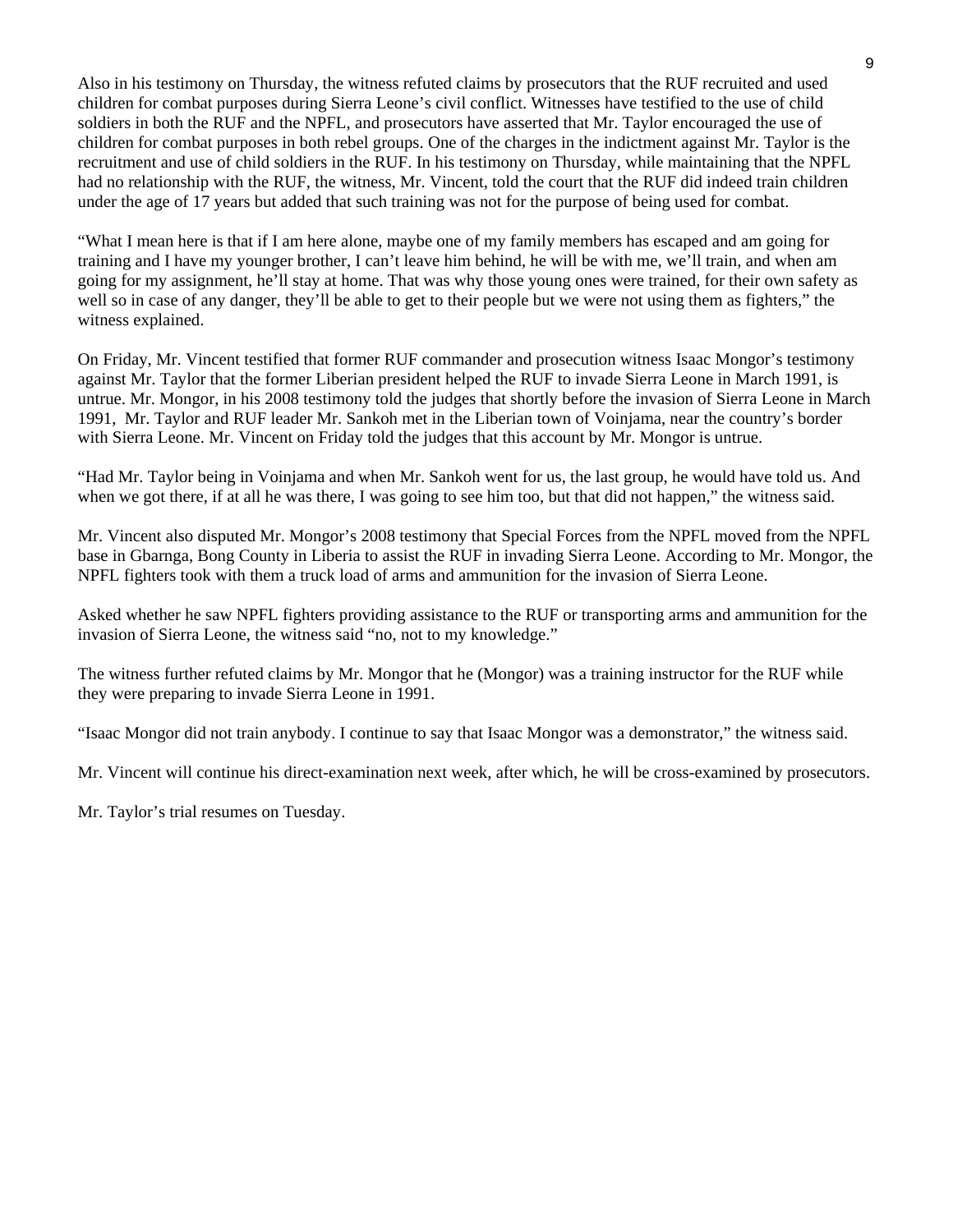### New African April edition

#### **No joy for Taylor's prosecutors**

#### Special Feature on Liberia

After two years of trial, the prosecution in the Charles Taylor case are still struggling to nail him down conclusively with the 11-count indictment announced to the world amidst great fanfare in 2004. Lans Gberie went to The Hague in February to watch the prosecution at work; he found them clutching at straws and apparently bereft of new ideas.

Charles Taylor was transferred to The Hague from Sierra Leone in 2006 to fulfill a promise made to Ellen Johnson-Sirleaf, the new Liberian president, who feared that trying Taylor so close to her fragile country could be destabilising. The Special Court had probably anticipated this: Article 9 of the Court's founding Act states that: "The Special Court shall have its seat in Sierra Leone. The Court may meet away from its seat if it considers it necessary for the efficient exercise of its functions, and may be relocated outside Sierra Leone, if circumstances so require."

The prosecution concluded the cross-examination of Taylor in early February 2010, telling the judges to convict him for the following offences: that he persecuted human rights activists and suppressed press freedom in Liberia; that he executed politicians and rebel commanders who he saw as threats to his quest for political power; that he had ulterior motives when he negotiated the release of UN peacekeepers held hostage by Sierra Leonean rebel forces; and that through his support for rebel forces in Sierra Leone, he brought untold suffering to the people of Sierra Leone. Taylor, of course, vigorously denied these charges, and his combative lead counsel – a very experienced British criminal lawyer of Jamaican descent named Courtenay Griffiths – tried hard to play it all down, insisting that the whole trial was a Western conspiracy to humiliate and convict an awkward African leader.

On 8 February, the judges granted Griffiths' request for a one-week adjournment in order for him and his client to reflect on a few issues that came out of the cross-examination. At the same time, the acting prosecutor, the Sierra Leonean Joseph Kamara, announced that the trial would be concluded by the end of this year. This is, of course, doubtful: the judges have over \$2m to use up in salary, and ditto the prosecutors. Taylor's defence team, too, is paid \$100,000 a month by the Court (the former president pledged he was indigent) – so obviously no one is in a hurry to wrap this whole thing up. I saw this for myself when I visited the Court on 29 February.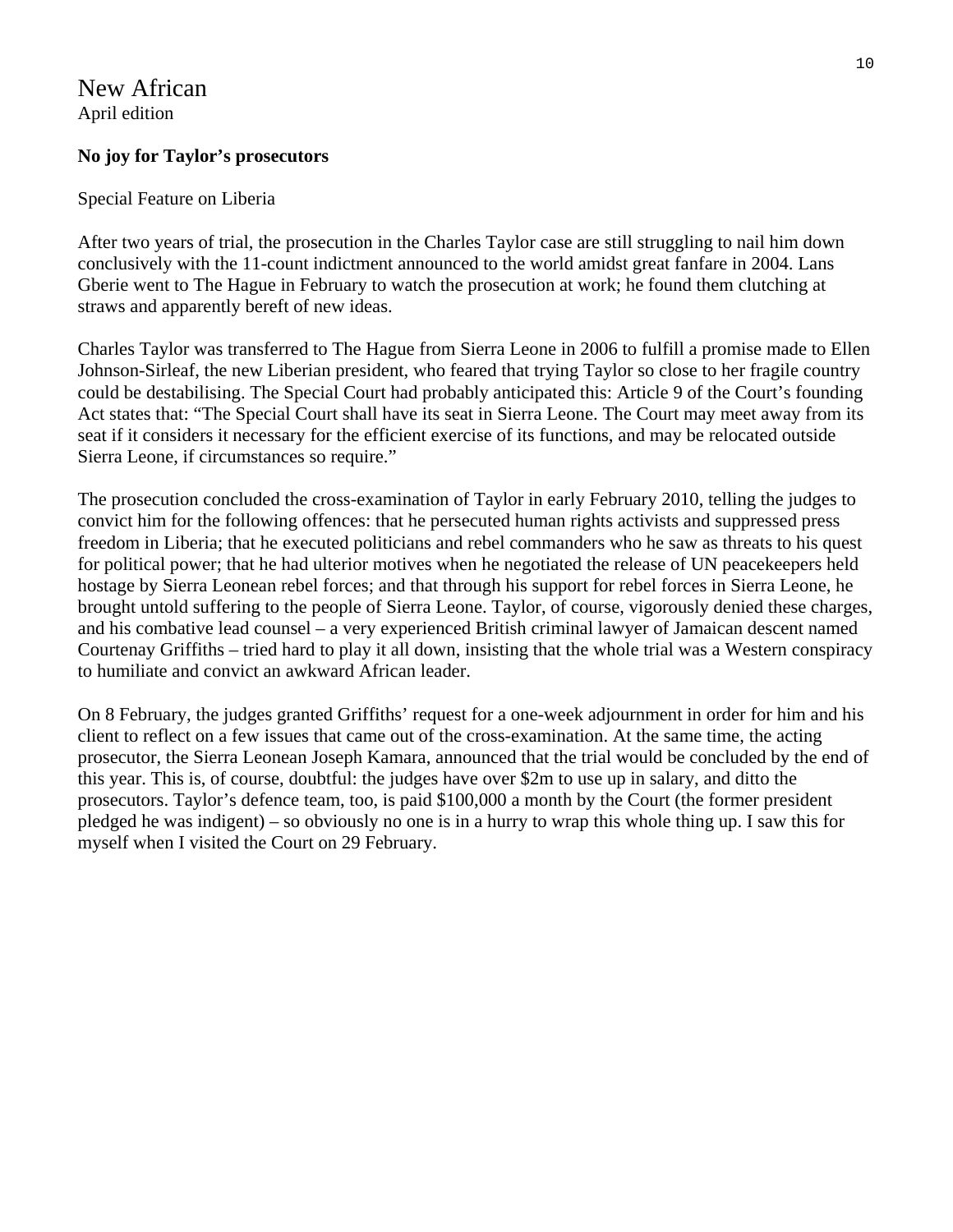

United Nations Mission in Liberia (UNMIL)

### **UNMIL Public Information Office Media Summary 26 March 2010**

*[The media summaries and press clips do not necessarily represent the views of UNMIL.]* 

### **International Clips on Liberia**

### **Liberia teen rapist to get therapy**

#### **[http://www.news24.com/Content/Africa/News/965/c9830f522948486182dcb1ec97aced8a/26](http://www.news24.com/Content/Africa/News/965/c9830f522948486182dcb1ec97aced8a/26-03-2010-11-26/Liberia_teen_rapist_to_get_therapy_)‐03‐2010‐11‐ [26/Liberia\\_teen\\_rapist\\_to\\_get\\_therapy\\_](http://www.news24.com/Content/Africa/News/965/c9830f522948486182dcb1ec97aced8a/26-03-2010-11-26/Liberia_teen_rapist_to_get_therapy_)**

Phoenix - A teenage Liberian refugee charged in the gang-rape of an 8-year-old girl will be sent to the juvenile system for therapy and released in less than three years, rather than face more than 25 years in prison if convicted as an adult, a Phoenix judge ruled on Thursday. The teen, who cannot be named because of his age, had been the only one of four boys charged as an adult in the July attack. The teen, now 15, was 14 at the time. All the children involved are refugees from the war-torn West African nation of Liberia. Maricopa County Superior Court Judge Michael Kemp decided to send the teen's case to juvenile court on Thursday, meaning he will undergo treatment and be released when he turns 18, possibly sooner. "I thank God," said the teen's mother after falling to the floor in relief. "God did a great work for me. I'm almost in heaven." The teen had pleaded not guilty in adult court to one count each of kidnapping, sexual assault and attempted sexual conduct with a minor, and five counts of sexual conduct with a minor. He would have faced at least 26 years in prison if convicted of every count as an adult.

### **International Clips on West Africa Guinea**

### **Hyperdynamics Relinquishes 70% of Guinea Oil-Concession Claim**

March 26 (Bloomberg) -- Hyperdynamics Corp., a Texas-based oil and natural-gas exploration company, said it agreed to relinquish about 70 percent of its claim to an area off the coast of Guinea, after amending a production-sharing agreement. In 2006, Hyperdynamics was awarded a permit to explore for oil in an 84,000 square-kilometer (32,433 square-mile) area. Under terms of the amended accord, the company will retain a contract area of about 24,000 square kilometers, Chief Executive Officer Ray Leonard told reporters yesterday in the capital, Conakry. The original contract "was not made to the advantage of Guinea," Leonard said. "It was unacceptable." The company said in a separate statement on its Web site that a government decree under which a 23 percent interest in the concession will be assigned to Dana Petroleum Plc will be issued "in the near future." Dana Petroleum, a Scottish oil and gas explorer, said in December it agreed to buy the 23 percent interest in the concession. Hyperdynamics expects to identify potential well locations for drilling in late 2011, Leonard said. "We believe that successful exploration and production will be a substantial contributor to the **Guinean** economy," he said.

### **Ivory Coast**

### **Ivorians want to resolve the disarmament – election dilemma, says UNOCI Force Commander**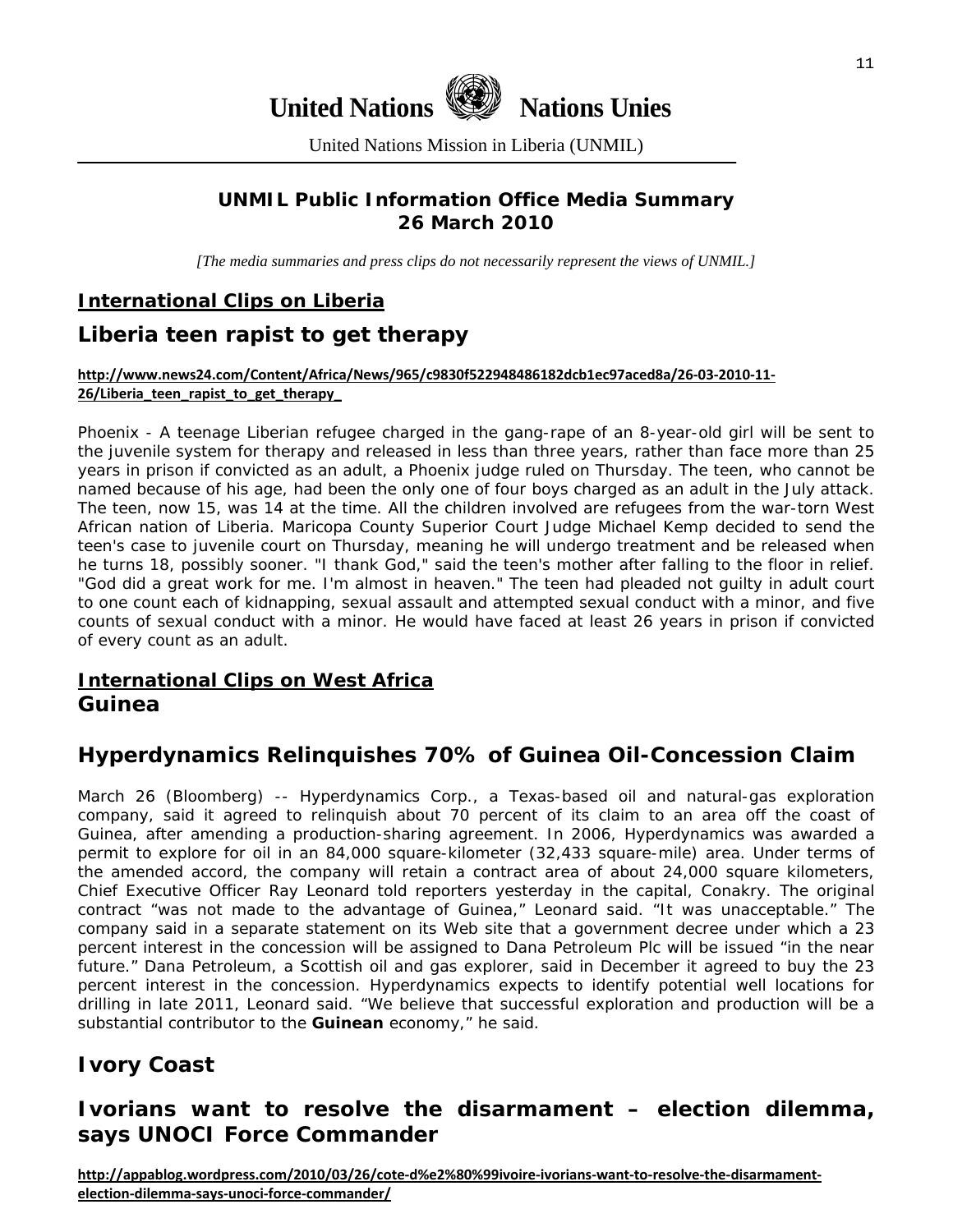The recent consultations between the parties are a sign of the collective good faith of **Ivorians** to find a solution to the disarmament – election dilemma, said the Force Commander of the United Nations Operation in Côte d'Ivoire (UNOCI) General Fernand Marcel Amoussou on Thursday, in Abidjan. Speaking during UNOCI's weekly press conference, General Amoussou, who is ending his mission after four years in the country, added that the Ouagadougou Political Agreement had already addressed the issue. In this context, he said, UNOCI would continue to commit the parties to the complete and total implementation of the agreements. General Amoussou took the opportunity to give a brief outline of the Ivorian peace process. In this regard, he noted that even if the crisis in Côte d'Ivoire had not completely finished, the country had made great progress towards resolving it. "We can clearly see the work which has been done since 2003 to date," he said. However, the Force Commander said, it was evident that the disagreements between the parties would continue as long as the crisis has not been completely resolved. "I believe in Ivorians' capacity to use dialogue and commitment to help the country regain peace," he said.

### **Sierra Leone**

### **Health workers strike in Sierra Leone leads to deaths**

FREETOWN (AFP) - Sierra Leone President Ernest Koroma said a health workers strike, entering its ninth day Friday, had led to "some deaths", after a meeting where doctors and nurses refused an offer to double their pay. The three-hour meeting ended in deadlock Thursday night, despite pleas by Koroma for the disgruntled health workers to resume their work at the capital's two main hospitals - currently being manned by army and police doctors. The president of the poor west African country, which is still emerging from a decade of devastating conflict, said there had been "some deaths directly related to the strike" but did not give figures. "Let me appeal to you that your concerns are justifiable. The only unfortunate thing is that not all of them can be afforded now. But meanwhile, go back to work," Koroma said. "We will give our bottom line and will continue with the engagement process. We know that the conditions under which you are working need a drastic improvement but we are limited by the financial availability." Addressing the meeting, Koroma offered strikers a 100 percent salary increase. Current salaries for doctors are pegged at between 90 to 100 dollars (67 to 75 euros) monthly for doctors and 35 dollars for nurses.

### **Local Media – Newspaper**

### **Bribes, Deals - Audit Reveals At NOCAL**

- [New Democrat]
	- An audit of the National Oil Company (NOCAL) has featured some top officials in alleged bribe deals, amongst them Mr. Clemenceau Urey, chair of the entity's board, and Rep. Alomiza Ennos Bah.
	- The audit report from the General Auditing Commission presented to the President and to officials of the company, on the financial activities of the company linked top officials to bribery and other financial malpractices coupled with tax invasion.
	- The audit established that legislators were bribed to ratify two multinational oil contracts involving Oranto Petroleum Ltd and Broadway PLC.
	- Prime actors and masterminds of the bribery scheme include Congress for Democratic Change and Montserrado Representative Alomiza Ennos Bah, Chief Clerk, Attorney James R. Kaba and NACOL Board Chair Clemenceau Urey.
	- The audit indicates that NACOL's Board Chair Urey unilaterally approved the disbursement of US\$118,400 as lobbying fees to Legislators and that Representative Bah and Chief Clerk Kaba signed for US\$40,000 and US\$1,500 of the said amount respectively, while the rest could not be accounted for.

#### **Rebels Wrap Guinea In Arms Deals At Trial**

[New Democrat]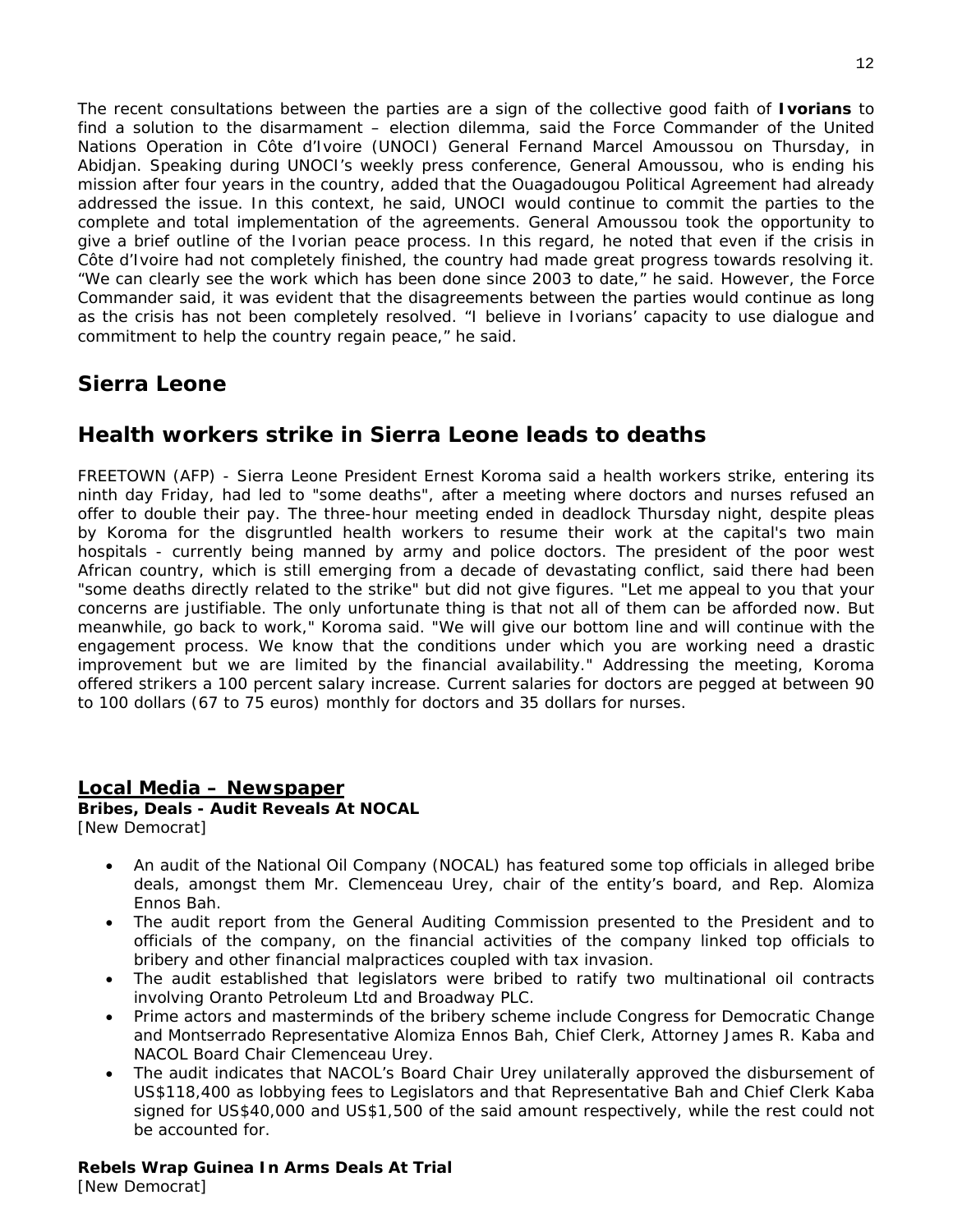- A Liberian/Sierra Leone rebel testifying for Mr. Charles Taylor has claimed that the Revolutionary United Front (RUF) rebels purchased weapons from Guinean soldiers during their war and not from Mr. Taylor as prosecutors have contended, according to reports from the Court.
- The protected witness said Sierra Leonean rebel forces captured arms and ammunition from enemy forces and also purchased some from Guinean soldiers, a defense witness for Charles Taylor told Special Court for Sierra Leone judges today in The Hague.
- The witness also denied prosecution allegations that Mr. Taylor supplied Sierra Leonean rebels with weapons during the country's brutal 11-year conflict.
- Prosecutors have alleged that Mr. Taylor provided arms and ammunition to RUF rebels in Sierra Leone, which were used to launch attacks and commit atrocities against civilians.

#### **Ritualistic Killing Again In Maryland...Former Minister, Others Linked**

[The Inquirer, Daily Observer, Heritage, New Democrat]

- Latest reports from Harper, Maryland County say police have arrested 10 out of 18 persons among them a former Minister of Internal Affairs in connection to alleged ritualistic activities in the county.
- Former Internal Affairs Minister Dan Morias, the former County Attorney Fulton Yancy, the County City Inspector, the Youth President of the county, and Mr. Henry Cole, Chief of Protocol of the local county office, were among those arrested and are currently being held by the police for investigation.
- According to the reports, one of the alleged suspects, in person of the Attorney Yancy, was arrested at his residence, where reports said ten jars of human blood were confiscated by the police.
- Police is on a massive hunt for the remaining suspects.
- The arrest of the alleged suspects comes in the wake of mounting pressure by a group calling itself the "Maryland Development Association," which has been in the vanguard of pressing forward for the arrest and prosecution of individuals alleged to be linked to ritualistic killings.

#### **President Sirleaf Arrives In Spain**

[Heritage, New Vision, The Analyst, The Inquirer, The News, In Profile Daily, Liberian Express]

- President Ellen Johnson Sirleaf and delegation are in Barcelona, Spain at the start of a threeday visit.
- The President of the regional government of Catalonia in Barcelona, Jose Montilla, welcoming President Sirleaf and delegation, commended her for the remarkable progress Liberia is making under her leadership.
- Mr. Montilla described the Liberian leader as a true symbol of women emancipation beyond Liberia.
- He spoke of the need for private sector involvement in the national reconstruction of Liberia and noted Catalonia would be willing to deepen bilateral relations between his region and Liberia to help promote the collaboration.
- In response, President Sirleaf recalled the long standing relations between Spain and Liberia and promised her government's commitment in helping to foster stronger ties between the two countries.

#### **House Postpones Passage Of Draft Investment Act**

[Heritage, In Profile Daily]

- The House of Representatives has deferred the passage of the draft Investment Act of 2009 following a heated debate marred by confusion.
- The decision followed strong opposition to some provisions of the bill which some lawmakers believe were ambiguous and controversial.
- In its vote Thursday, the House resolved to finalize the passage of the proposed Investment Act to next Tuesday, March 30.
- The House said contentions raised on some provisions of the bill would be harmonized and submitted to the plenary for approval.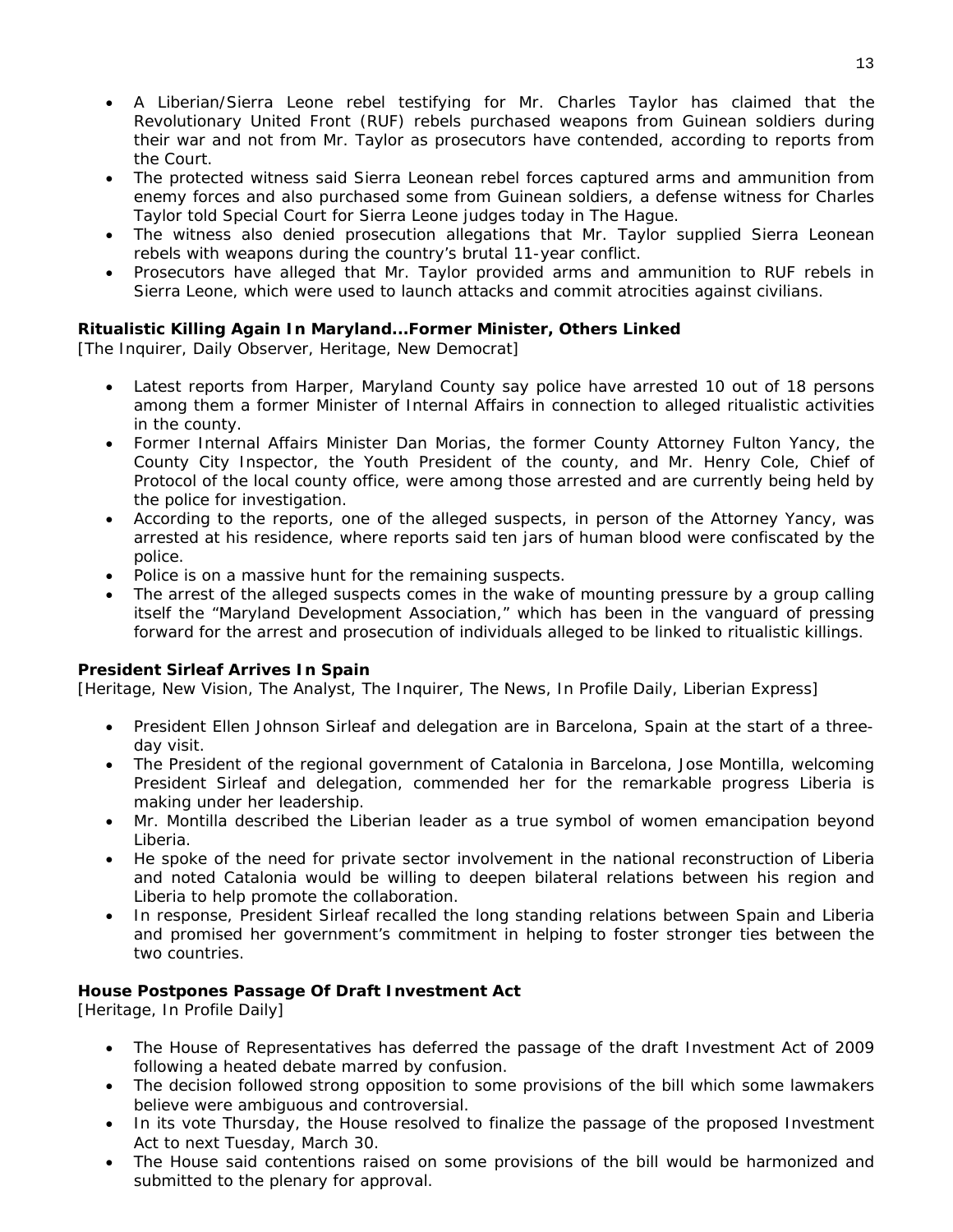#### **Postal Affairs Releases Policy On Broadband Connectivity**

[The Inquirer]

- The Ministry of Posts and Telecommunications has issued a policy statement designating broadband connectivity [transmission covering a wide range of frequencies using electromagnetic frequencies].
- The Ministry believes the measure is an essential platform for the enhancement of smooth growth of the ICT and telecommunications sector in Liberia.
- The statement says Government recognizes the tremendous opportunities Liberia will accrue with broadband connectivity through the Africa Coast to Europe submarine fiber optic project.
- According to the Ministry, the project will provide alternative international gateway connectivity.
- The statement mandated the Liberia Telecommunications Authority, in keeping with its regulatory function, to spearhead national consultations with stakeholders intended to facilitate the formation of a consortium for providing broadband connectivity for Liberia.

#### **State Prosecutors May Set Nine Ghanaians Free**

[The Inquirer, The News]

- Government has dismissed the US\$500 million cocaine case against nine Ghanaian nationals.
- Prosecution dropped the case Thursday, claiming it cannot find its prime witness, the captain of the French Naval Vessel.
- Solicitor General Wilkins Wright said every effort the state made at getting the French officer has failed.
- Cllr. Wright told Criminal Court 'C' proceeding, government will re-institute the case when contact is made with the French Navy Captain.
- Government in 2008 won the cocaine case against the Ghanaians but the Supreme Court reminded it on grounds the state's evidence was based on hearsay.

#### **US Embassy Announces Change In Non-immigrant Visa**

[Daily Observer, Heritage, The Informer, The Inquirer, The Analyst, The News]

- The Consular Section of the US Embassy in Monrovia has announced a change in its nonimmigrant visa application form.
- The new US non-immigrant visa form which takes effect April 1 this year recommends that visa application be done electronically.
- The Embassy has also announced that in order to call and book an appointment for interview a card will now have to be purchased.
- The US Embassy clarified the new procedure does not apply to the K-1 and fiancée visas and all fees for application remain the same.

#### **Star Radio** *(News monitored today at 09:00 am)*

#### **UNMIL Boss On Peace-building In West Africa**

- The Special Representative of the United Nations Secretary General in Liberia, Ms. Ellen Margrethe Løj has told West African leaders that peace keeping cannot be sustained without peace building in the Sub-region.
- Ms. Løj said the process of military intervention in crisis cannot be guaranteed as the sole solution to the problem.
- The head of the United Nations Mission in Liberia (UNMIL) said the human resource and infrastructural development are vital to promoting security sector reform.
- Ms. Løj who served as moderator at the ongoing ECOWAS conference believes regional interaction could also contribute to peace building in the Sub-region.
- She identified UNMIL's quick Impact projects as some of the components contributing to peace keeping and peace building in Liberia.

*(Also reported Radio Veritas, Truth FM, Sky FM, and ELBC)*

#### **UN Security Expert Explains Why Liberia Went To War In 1999**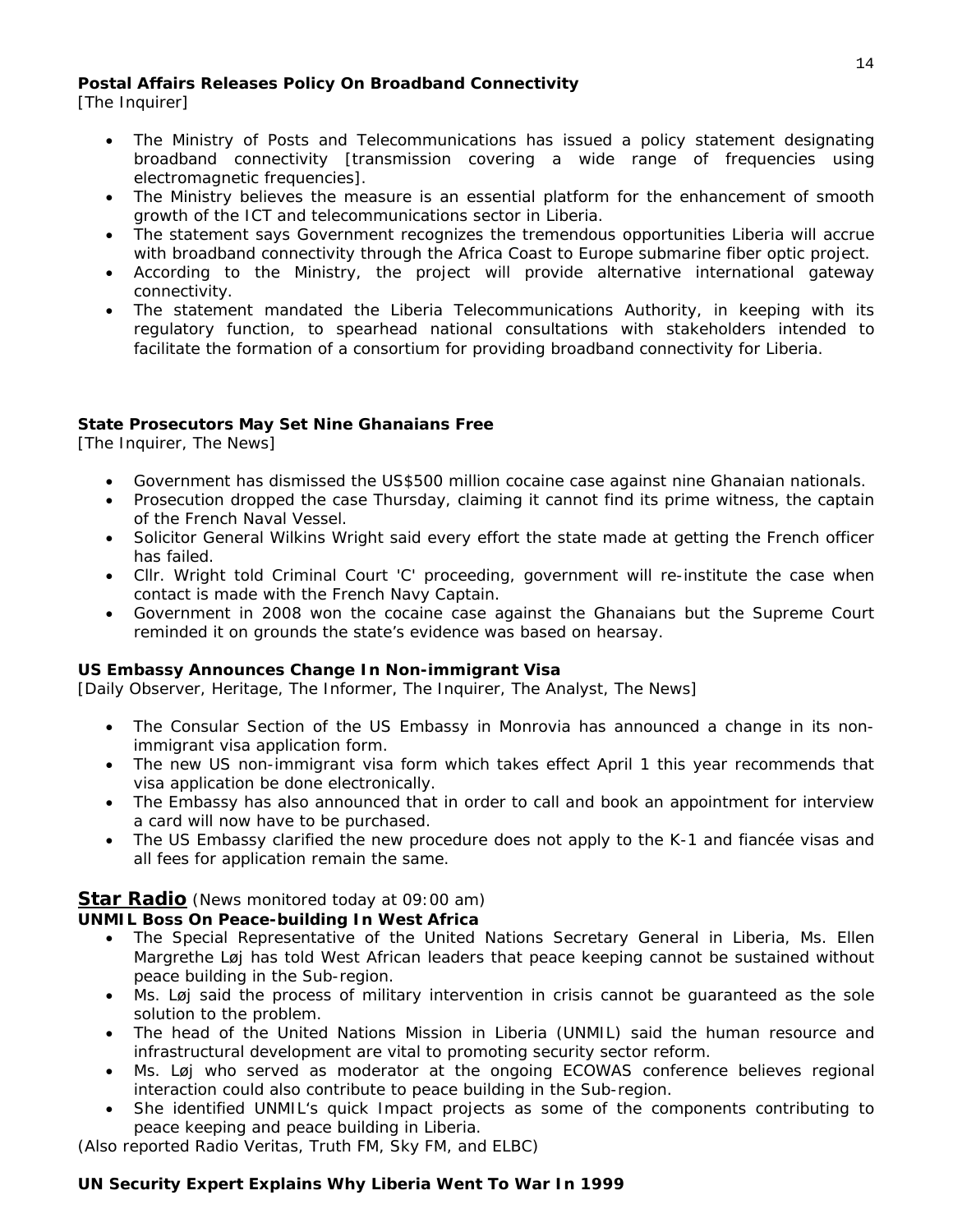- The head of the Security Sector Reform at the United Nations, Dr. Adedeji Ebo says the second phase of the Liberian conflict in 1999 was due to lack of security reform.
- Dr. Ebo said the early departure of ECOMOG led to the breach of the security sector reform policy under then President Charles Taylor.
- Dr. Ebo who delivered papers on the Security Sector Reform in Post-Conflict States; the UN and Regional Economic Communities, said security sector reform is intended to provide operational efficiency and help offer over sight of security institutions.
- He called on ECOWAS to build its own capacity in order to handle issues of security sector reform in post conflict nations.

*(Also reported Radio Veritas, Sky FM, and ELBC)*

#### **Presidential Emissary Arrested In Maryland**

- Liberia's Ambassador-at-large Dan Morias has been arrested in Harper, Maryland County.
- State security in Harper picked up Ambassador Morias in connection with the discovery of human parts in the home of state prosecutor Fulton Yancy.
- Ambassador Marias was arrested at his business centre in Harper Thursday morning.
- Maryland County Inspector Hodo Clarke is the latest high-profile official arrested Thursday in connection with ritualistic activity in the county.
- Several other high-profile personalities in Maryland County are said to be on the police suspect list and could be invited.
- At the same time, a delegation of Marylanders in Monrovia headed by Senator John Ballout has arrived in the county to intervene in the situation.

*(Also reported Radio Veritas, Truth FM, Sky FM, and ELBC)*

#### **House Postpones Passage Of Draft Investment Act**

*(Also reported Radio Veritas, Truth FM, Sky FM, and ELBC)*

#### **State Prosecutors may set nine Ghanaians free**

*(Also reported Radio Veritas, Truth FM, Sky FM, and ELBC)*

#### **US Embassy Announces Change In Non-immigrant Visa**

#### **Postal Affairs Releases Policy On Broadband Connectivity**

#### **Former Information Minister Seeks Separate Trial**

- Criminal Court "C" has heard a motion for separate trial filed by former Information Minister Laurence Bropleh.
- Dr. Bropleh, in the four-count motion, said trying him jointly with the other defendants could prejudice his case.
- The former minister claimed Josiah Gwagee and Joseph Nyamunue could implicate him more if they were tried together.
- Government resisted the plea saying trying Dr. Bropleh separately could operate against the state, since they acted together to commit the crime, noting that Dr. Bropleh was the brain behind the scam and asked the court to dismiss the motion.
- A ruling on the motion is expected next week.

**Radio Veritas** *(News monitored today at 09:00 am)* **President Sirleaf Arrives In Spain** 

\*\*\*\*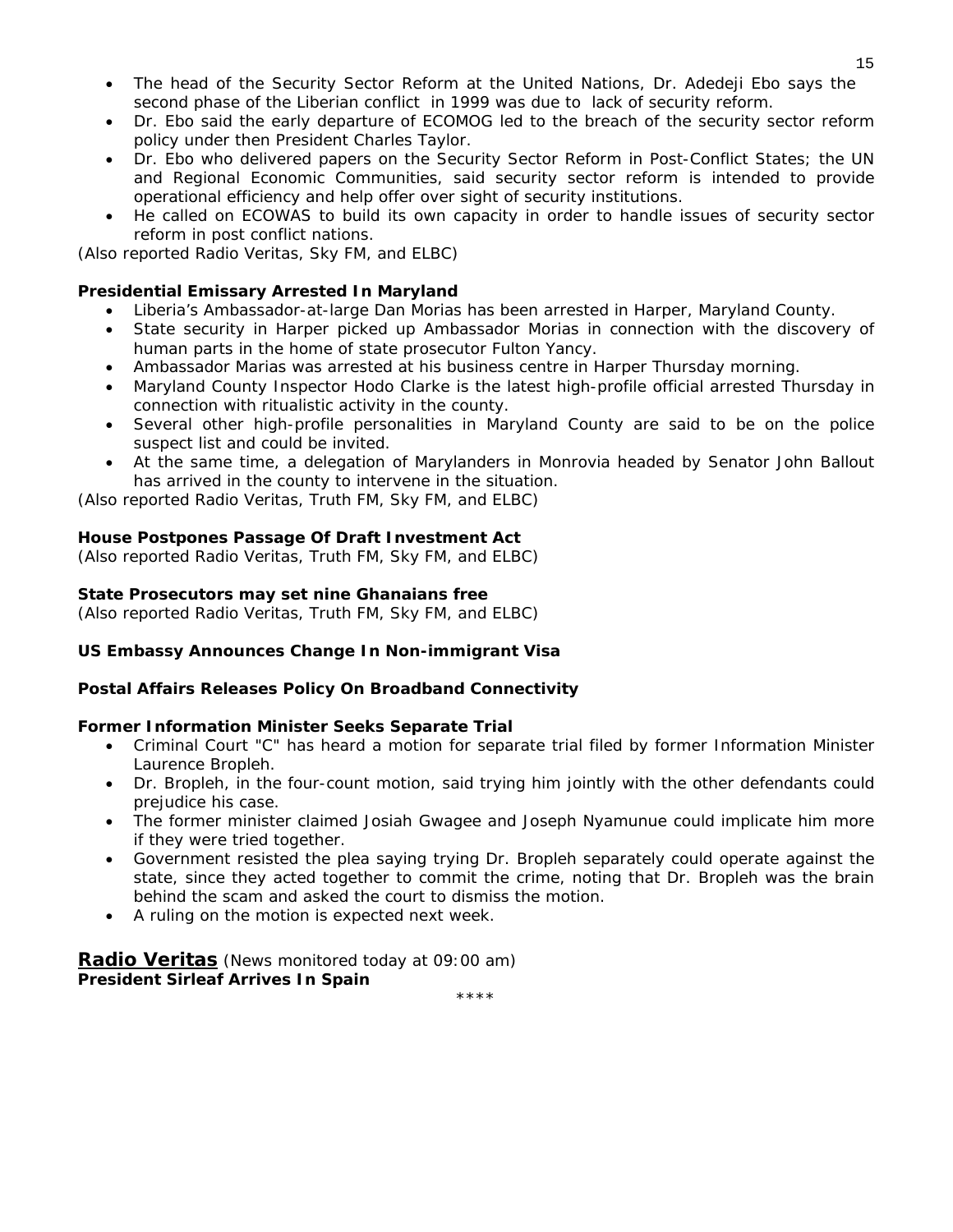# Radio Netherlands Worldwide

Wednesday, 24 March 2010

#### **Truth vs. justice in Liberia**

By [Bram Posthumus](http://www.rnw.nl/international-justice/users/bram-posthumus) [\(IJT](http://www.internationaljustice.nl/))



War ended in Liberia almost seven years ago. It has left scars in the land and the people. The country is slowly recovering and questions regarding justice and impunity are being addressed – but not to everyone's satisfaction.

Harper, the capital of the Liberian county of Maryland, was a charming little town. Until 1990, when rebel troops entered. They killed, they raped, they looted and lived off the proceeds of the war whose central motto was: "Pay Yourself." The gang called itself the National Patriotic Front of Liberia (NPFL). It was led by Charles Taylor who is currently on trial before the Special Court for Sierra Leone (SCSL), facing 11 counts of war crimes and crimes against humanity allegedly committed in that country.

A few years later, another group entered Harper. They were the Liberian Peace Council (LPC), enemies of the NPFL. They burned the houses that had been looted. The LPC leader was a man called Geoge Boley. He currently resides in a United States jail, awaiting trial for atrocities he allegedly committed in Liberia. Harper changed hands a few times between these two groups until Taylor became president in 1997. The modern and elegant little capital had been reduced to a ghost town, its people scattered. But it was not over: in 2003, yet another band of looters, killers and rapists came to Harper - the Movement for Democracy in Liberia (MODEL). The leader of this faction was Thomas Nimely, who went on to become Minister for Foreign Affairs in Liberia's interim government.

#### **Truth and Reconciliation Commission**

There is a fairly clear picture of what these gangs have done, thanks to the work of the Truth and Reconciliation Commission of Liberia, the body that was created in 2005 to help the country come to terms with its violent past. The TRC was based on the South African model; it conducted hearings throughout Liberia in 2007-2008, and took in written statements about what happened in the cities, towns and villages throughout the country. Even the tersest of testimonies made for grim reading and listening.

The picture appears fairly clear-cut: you have perpetrators and victims, all get a hearing; if possible they reconcile and if necessary there is punishment. At least, there will be some kind of closure. But in Liberia, things are never clear-cut. First off, let's take a look at these perpetrators.

Victor is 22 and sits slumped in his chair like an overgrown teenager. In fact, he spent his adolescence in the service of MODEL. He does not really like talking, let alone about the time he was recruited, at age 13. His hands are never still, he plucks at his trousers and gives the shortest possible answers to any questions. Yes, he was forced, had no choice. And yes, he is back in the house where he grew up. Victor only perks up when the talk turns to school. He really likes it there and especially maths and science, his two favourite subjects. He wants to be an engineer.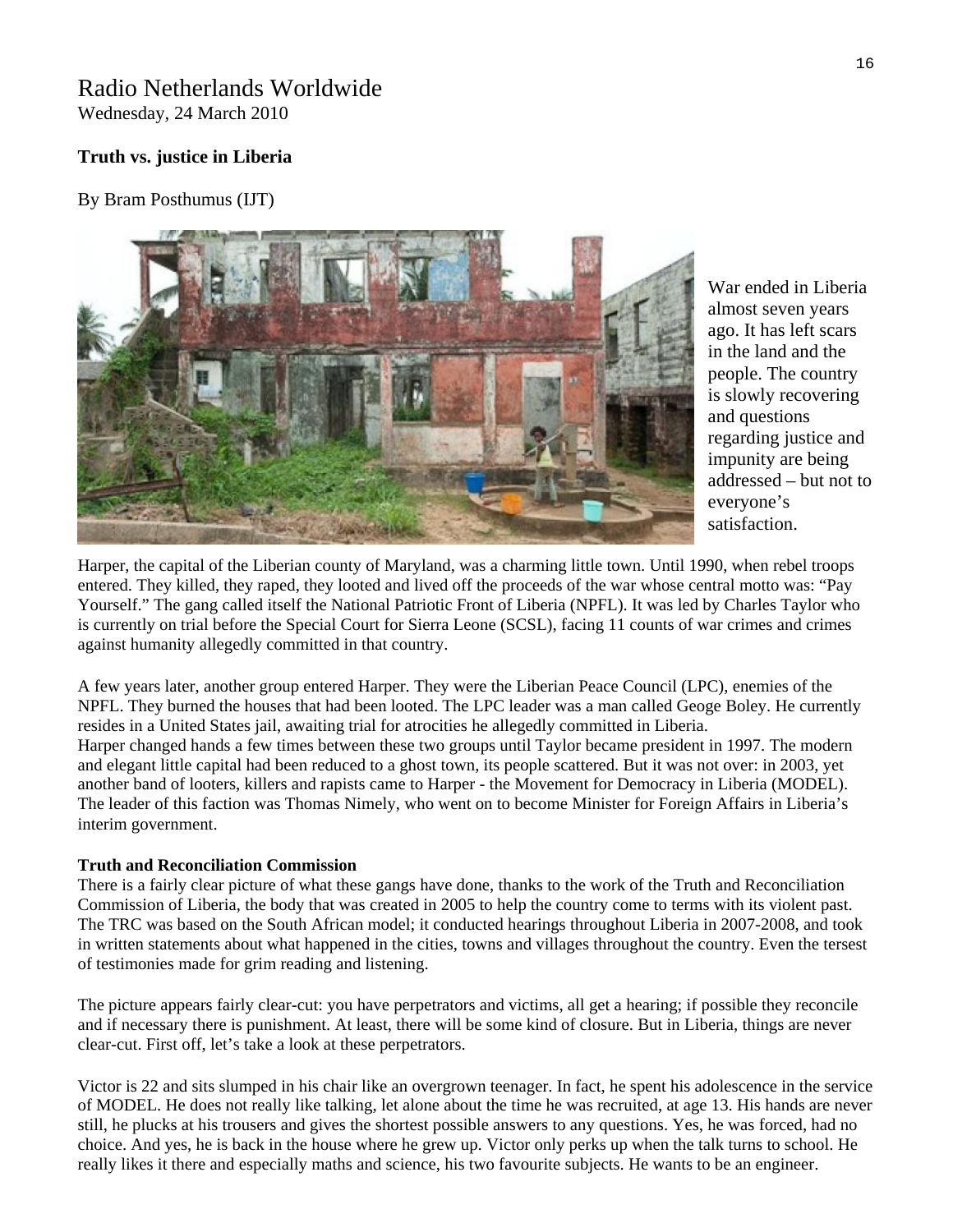#### **Losers**

"They are the losers,' asserts Groba Leo Wiliams, who had to flee the war several times and lost two brothers. 'They are the ones who are hanging about in the streets, sell water for a small amount, pick pockets – and some of them are even waiting for another war. When the massacre took place in Guinea on September 28th last year, I personally know that some of them were rejoicing, saying "we're going to Guinea to loot and kill." Their leaders benefited from the war; they did not."

#### **Coming to terms**

Opinions differ about how Liberia can come to terms with the past: forgiveness and justice. Both exist side by side; it is possible even to find someone holding both views at the same time. This may seem difficult to comprehend until you realise two essential things about Liberia: first, it is so tightly knit as a society that victims and perpetrators often are connected by family ties; and second, it is a deeply religious society.

Melita Gardner lost her house, had to flee Liberia and leave three of her children behind. She only managed to reunite them all months later in neighbouring Ivory Coast. During the last war, she brought relief to refugees across the front lines between the various fighting factions. When asked about forgiveness her response is immediate: "Yes, it is possible to forgive." The source for her bravery during the wars and her capacity to forgive is the same: her faith. This is how she put it, while walking away from the spot where her house used to stand: "God says: "Vengeance is mine". He will repay. So whenever someone does something to hurt my feelings, I just give it to God. I should never be the one to hurt another person because they might not forgive me so easily. Forgiveness can be hard – but we must practice it." Harper is fortunate to have her working for its local government today.

Another source of forgiveness is the traditional African notion of justice: rather than punishing a perpetrator, you re-create balance in the community. This was evident during the long and often heart-rending TRC hearings. During one of those hearings, a village woman told a tale that rang depressingly familiar: family members killed, surviving women raped, the little they owned stolen. "But I have forgiven them," is how she concluded her testimony. "Those who did this are our children." Once again, the family ties come to the surface.

#### **Justice**

But increasingly, there are other voices too. The younger generation wants to see justice. Williams is one of them. He does not believe the TRC has been able to serve its intended purposes: hear the victims, reconcile communities and recommend the legal prosecution of some individuals. "We need a war crimes tribunal in this country. If you organise such a tribunal, people will pay for their crimes. You cannot discuss reconciliation without discussing justice. People are still hurt. When you bring those who are responsible for that hurt to justice, you are trying to break the system of impunity. This is why I have never supported the TRC."

Williams makes it clear that he is not after the little victors of this family war. The targets are those educated men responsible for organising this violence. Taylor and Boley are where they belong, even though Taylor is not even standing trial for crimes committed in Liberia. Nimely should follow, as should all the others that have been at the helm of the marauding gangs that reduced Liberia to rubble and set back the country's development by at least half a century. It is an insult, Wiliams believes, to see these people holding respectable positions in society. This is not the way to break the system of impunity.

The inhabitants of Harper, meanwhile, go about the business of living among the ghostly buildings that remind one of a prettier past. Some inhabit the ruins; others have constructed makeshift dwellings next door. They have not forgotten what happened in the past but their preoccupations are more immediate: how to feed a family on half a dollar a day, how to find jobs, a decent education for their children, health care…

End note: the fate of Charles Taylor, the man who initiated the cycle of war, is not uppermost in the minds of most people because they are too busy trying to survive. For some, however, it grates that he is standing trial in The Hague not for crimes committed in Liberia itself but for atrocities that occurred in Sierra Leone. Taylor's legal defence is formidable and if he walks, he could once again become a huge political presence in Liberia and beyond. Any gains made by the current government in terms of governance, development and accountability will then be in mortal danger. The man responsible for this legal monstrosity is the former prosecutor for the SCSL, David Crane. Crane now works as a consultant in Washington and has co-authored a report, which largely absolved the military junta of Captain Moussa Dadis Camara of responsibility for the massacre that took place in the Guinean capital of Conakry on September 28th, 2009.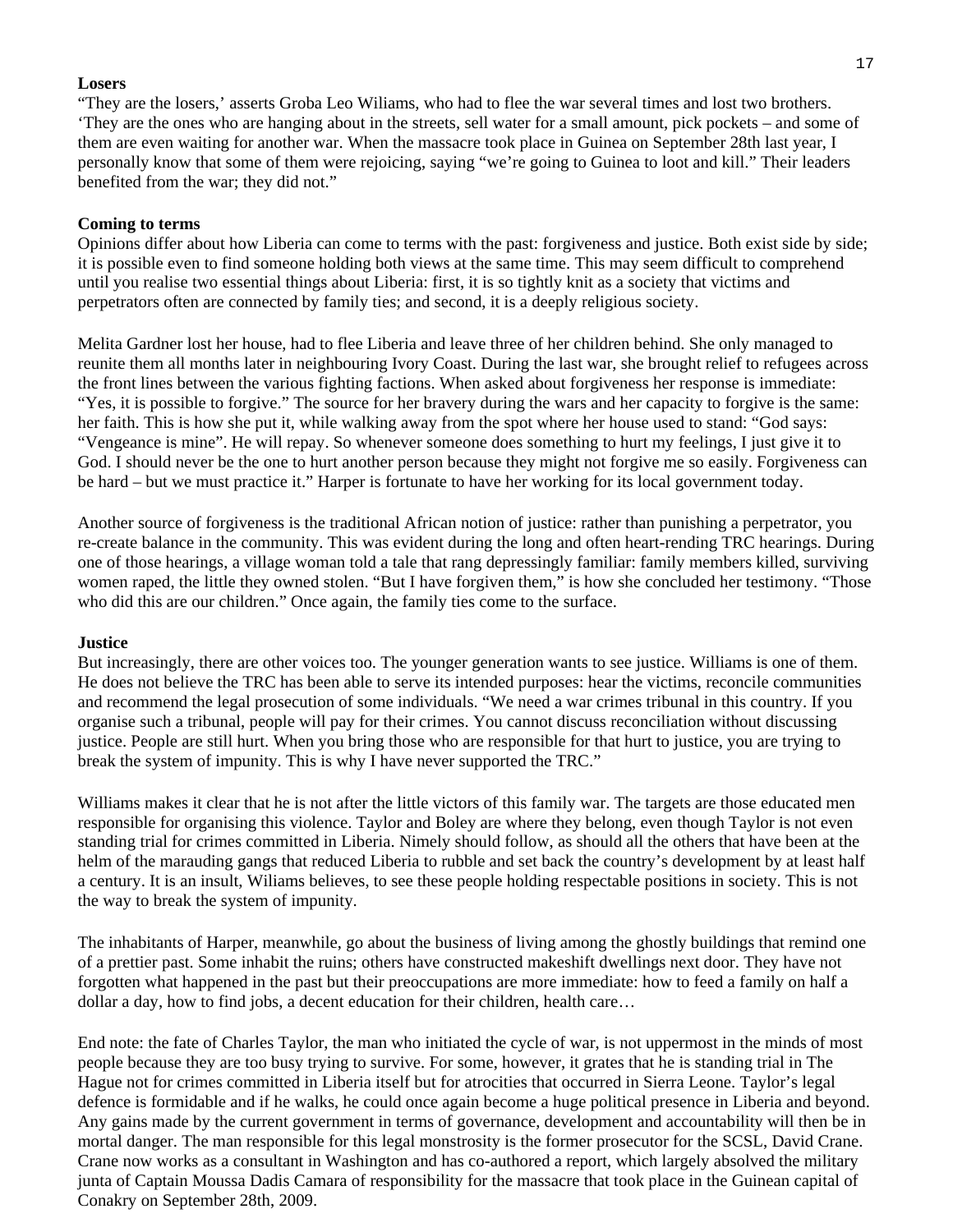# Radio Netherlands Worldwide

Thursday, 25 March 2010

### **Solomons TRC starts public hearings**

By International Justice Tribune (IJT)



*Honiara, Solomon Islands* 

The Solomon Islands Truth and Reconciliation Commission (TRC) started public hearings into ethnic conflict that took place between 1998 and 2003. 100

people were killed and more than 20,000 had to flee their homes after violence broke out between rival ethnic groups from the islands of Guadalcanal and Malaita.

19 witnesses testified during the initial two-day hearing earlier this month, including Pretty Rose Proctor from Choiseul Island. She described how she lost her husband, brother and niece to the violence. Maria Odilia from Guadalcanal said she was attacked by militants because she married a man from Malaita.

"The aim of this public hearing is to put an end to the silence," said TRC chairman Father Samuel Ata.

So far, the TRC has only heard from victims but there have been repeated calls for perpetrators to also come forward and tell their story.

"We will definitely invite them to testify," said Ata. "It is very important, because the perpetrators also need healing."

The TRC is an independent body, made up of 3 national and 2 international commissioners. It was opened last April and aims to promote reconciliation between the country's different ethnic communities.

The TRC has come under fire for its policy of 'limited amnesty', meaning that it will not use any evidence or testimony it gathers to pursue prosecutions.

Former militants who have been prosecuted and sentenced say that it's unfair to let others go unpunished.

Amnesty International argues that the limitation "is at odds with the mandate of the TRC" to address impunity and "those who committed human rights abuses should not be protected in any way but rather face full criminal charges."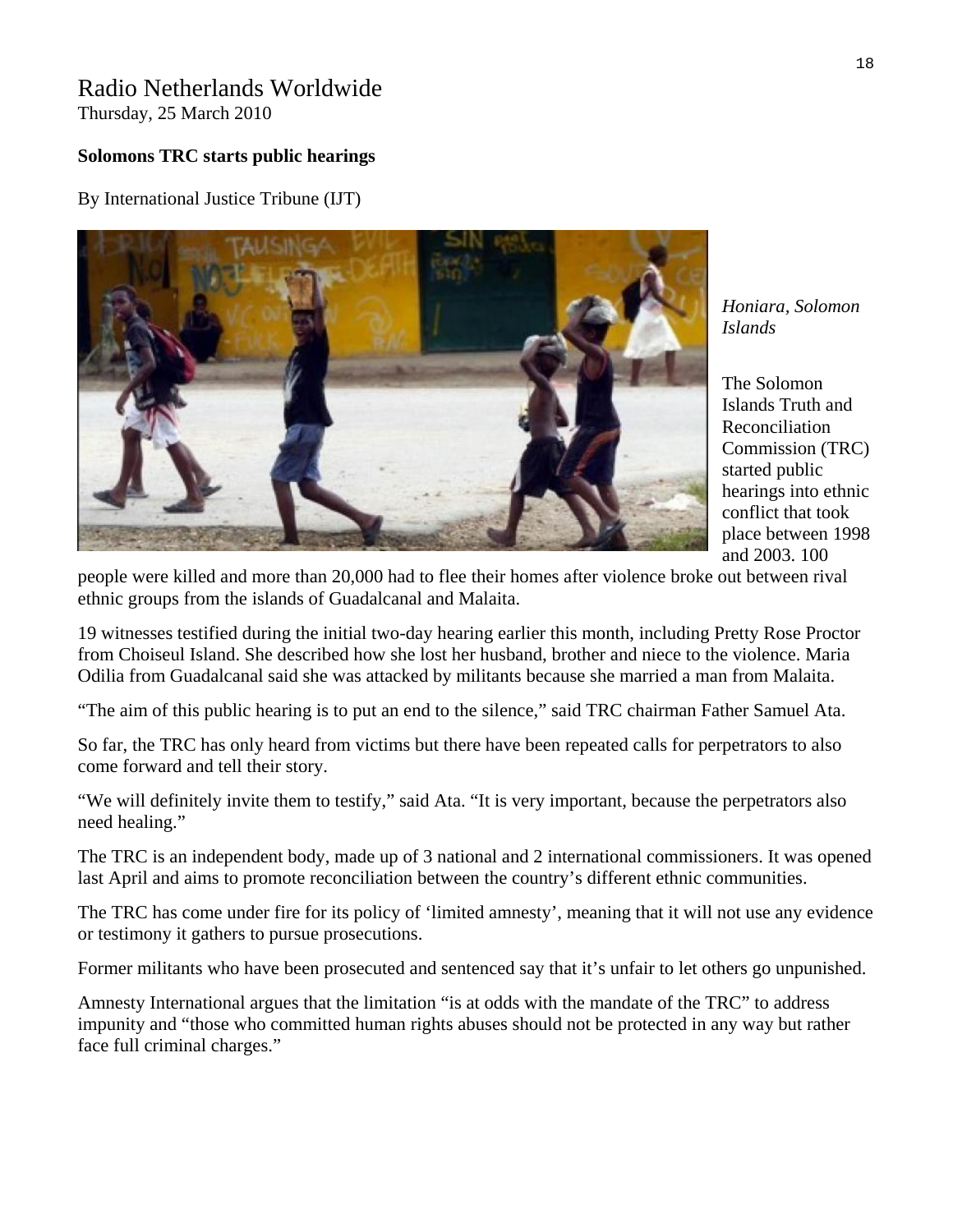## Agence France Presse

Thursday, 25 March 2010

#### **Bangladesh sets up 1971 war crimes court**

DHAKA — Bangladesh set up a special tribunal on Thursday to try people accused of committing war crimes during the country's bloody 1971 liberation struggle against Pakistan.

Investigation and prosecution teams were also named to prosecute people who sided with Pakistan and committed murder, rape and arson during the war, law minister Shafiq Ahmed told AFP.

"The tribunal will hold trials of those suspected of committing crimes against humanity and genocide," he said.

Bangladesh was part of Pakistan until the independence campaign led by Sheikh Mujibur Rahman, the country's founding leader. The government says the war left three million people dead.

Rahman, the father of the current prime minister Sheikh Hasina, had planned to put the alleged war criminals on trial before his assassination in a coup in 1975 -- which Hasina says was masterminded by war criminals.

At least 11,000 war crime suspects were set free by the post-coup government, and Bangladesh has since struggled to come to terms with its bloody birth and the break-up of the subcontinent's Muslim homeland.

A private group that has investigated the conflict has identified 1,775 people, including Pakistani generals and local Islamists allied with Pakistan, as complicit in the atrocities.

Law minister Ahmed said Pakistani generals and army officers won't be tried by the tribunal.

"Only the Bangladeshis who formed auxiliary forces to aid the Pakistani army and committed crimes against humanity will be put on trial," he said.

A date for the court's first hearing has not yet been scheduled.

Ahead of formation of the tribunal, Bangladesh became the first south Asian country to ratify the founding Rome Statute of the International Criminal Court, the ICC said on Wednesday.

The ICC is the world's only independent, permanent court with the jurisdiction to try genocide, crimes against humanity and war crimes.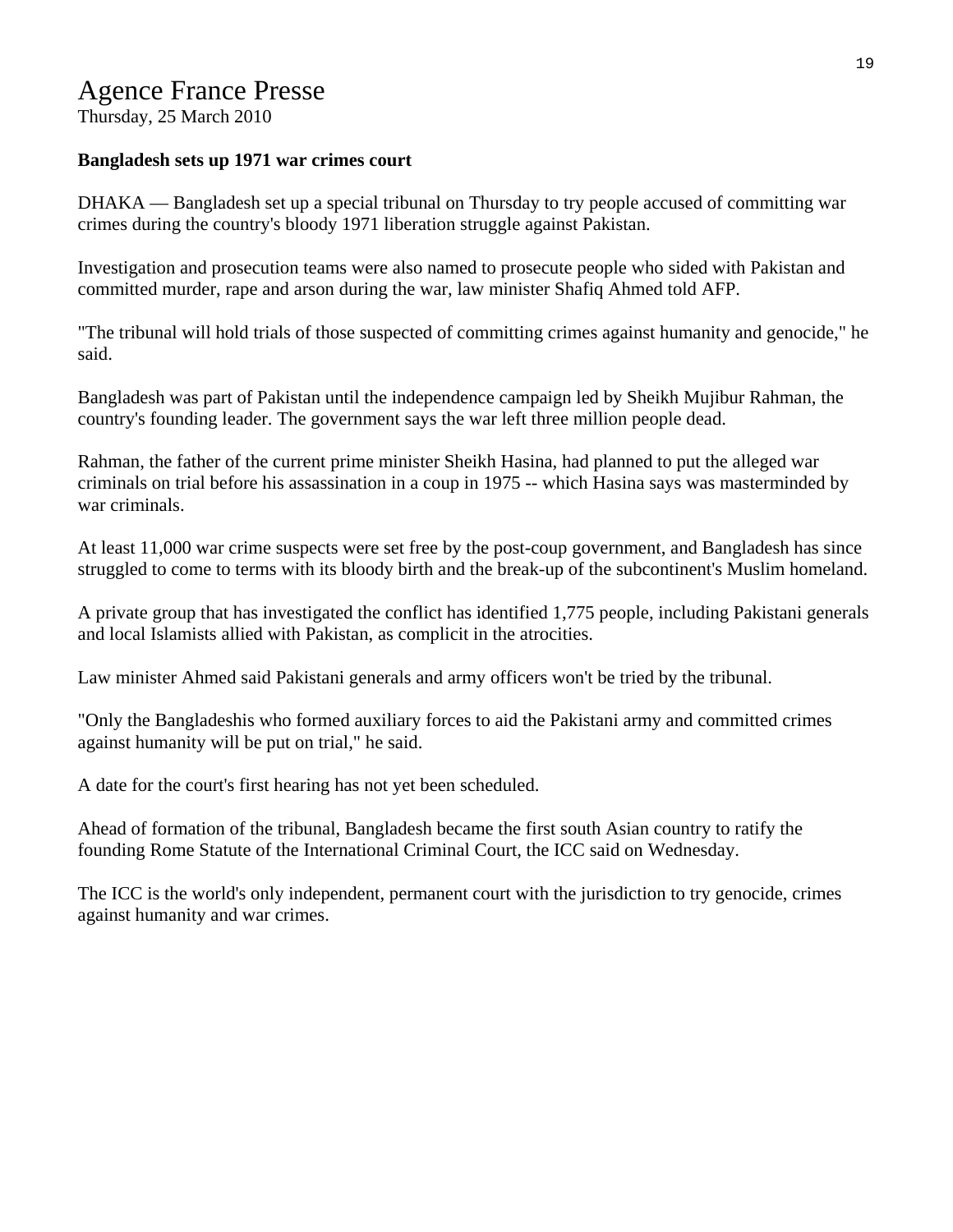### **Hizbullah chief vows to address allegations of STL interrogation**

By Patrick Galey

BEIRUT: Hizbullah Secretary-General Sayyed Hassan Nasrallah vowed to respond to allegations that Special Tribunal for Lebanon (STL) prosecutors had begun questioning Hizbullah members about involvement in the killing of former Premier Rafik Hariri.

"I will most probably speak in the few coming days about the reports and circulations concerning the international investigation and questioning of Hizbullah members as well as the path of the investigations and all things related to this issue," Nasrallah was quoted as saying by the Al-Manar news website.

"I will say what I think is appropriate to say at this stage so that people understand the issue," Nasrallah added.

It is expected that Nasrallah will give a statement to Al-Manar television on Wednesday.

Also over the weekend,Tawheed Movement leader Wi'am Wahhab attacked on Sunday the United Nations' probe into Hariri's assassination, warning that the tribunal was at risk of becoming politicized.

Following a meeting with Spanish Ambassador to Lebanon Juan Carlos Gafo at his residence in Jahlieh, Wahhab expressed his skepticism over the motives of the STL.

"We don't trust the STL or its work and we have expressed that over the years," he said.

"Ever since the four former security chiefs were released, there has been a necessity for the STL not to be politicized because it will lead to the destruction of Lebanon," he added in reference to the Lebanese intelligence officers who were held for four years before their release under prosecutor's orders when the STL began operations in March 2009.

Wahhab suggested last week that the tribunal was seeking to speak with 20 party members and even suggested investigations were exploring the possibility that former Hizbullah military commander Imad Mughniyeh – himself killed in Damascus in 2008 – was involved in the assassination.

According to UN Security Council Resolution 1757, the STL can compel Beirut to hand over Lebanese citizens for questioning by prosecutors, although media reports have suggested that Hizbullah's cooperation with investigators would be unlikely.

The spokesperson for the Office of the Prosecutor Daniel Bellemare was forced to release a statement as rumors swirled, condemning media hearsay as "unhelpful."

"Anything reported by persons other than the Prosecutor or his Official Spokesperson are mere speculation and should be treated as such," Bellemare's press office statement said.

Wahhab said on Sunday he and Gafo had discussed several elements of the STL's inquiry, "including the latest leaks."

"We stress to the ambassador that Spain and other European states play a role in opposing the politicization of the STL and its decision," he said. "This will turn Lebanon, UNIFIL and maybe other UN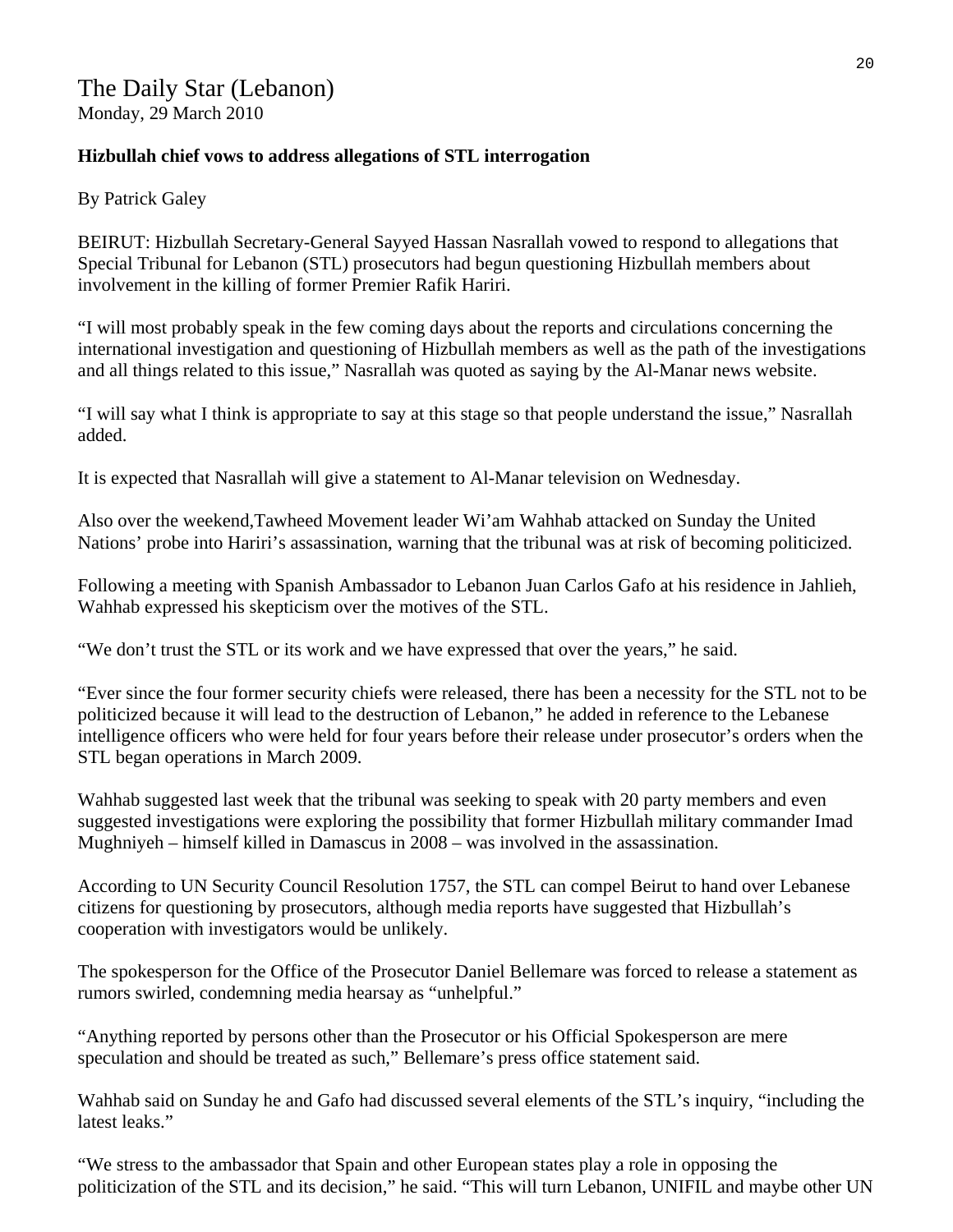institutions into a mailbox that the US can use to put pressure on Hizbullah and Iran after it has failed in pressuring Syria in the last couple of years.

"Therefore, this matter ought to be solved before it is too late and it is the duty of the international community to exert pressure so that the STL is not turned into a US tool."

The STL has been plagued by accusations of politicization since its inception last year, with many commentators suggesting its progress has been stymied by a series of high-profile resignations by lawyers involved in the case.

It is tasked with finding the killers of Hariri, who was assassinated by a massive car bomb that struck his motorcade in Downtown Beirut on February 14, 2005.

Last week, STL investigators began filming a 3-D scene from the area in which Hariri was slain. Allegations of responsibility have been laid at Syria's door but Damascus has repeatedly denied involvement.

Read more:

http://www.dailystar.com.lb/article.asp?edition\_id=1&categ\_id=2&article\_id=113231#ixzz0jZ4VxPxP (The Daily Star :: Lebanon News :: http://www.dailystar.com.lb)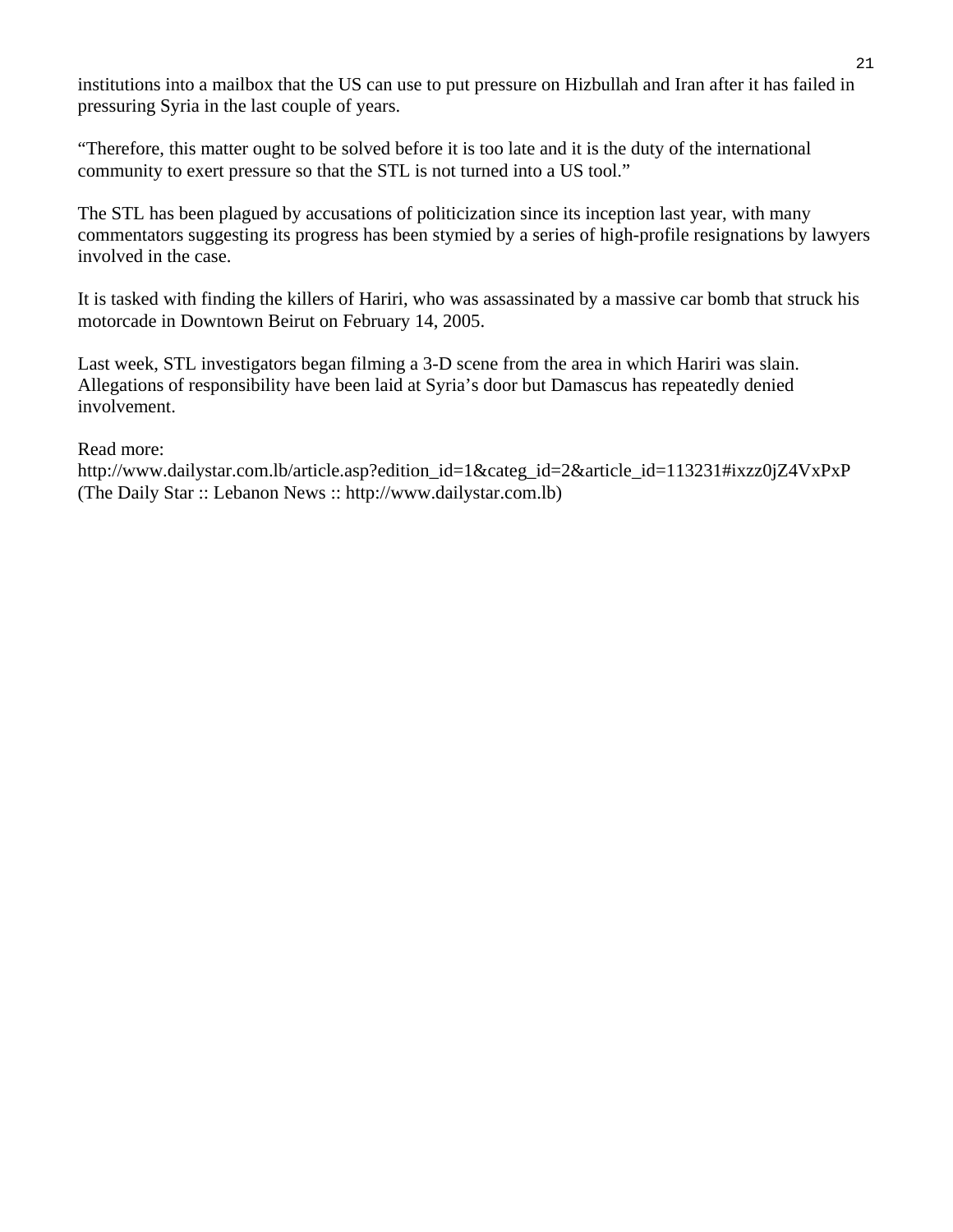#### **Annan: ICC to decide on Kenya investigation soon**

Former U.N. Secretary-General Kofi Annan says the International Criminal Court may come to a decision within five days on whether to launch investigations into the perpetrators of Kenya's postelection violence.

Annan spoke to reporters Friday. He mediated a power-sharing deal between President Mwai Kibaki and Prime Minister Raila Odinga that ended weeks of bloodletting in which more than 1,000 people were killed.

ICC chief prosecutor Luis Moreno Ocampo has asked the pretrial judges at the court for permission to investigate the violence. Moreno Ocampo has said there is a "reasonable basis to believe that crimes against humanity" were committed when clashes erupted after Kibaki was declared winner of Kenya's 2007 elections.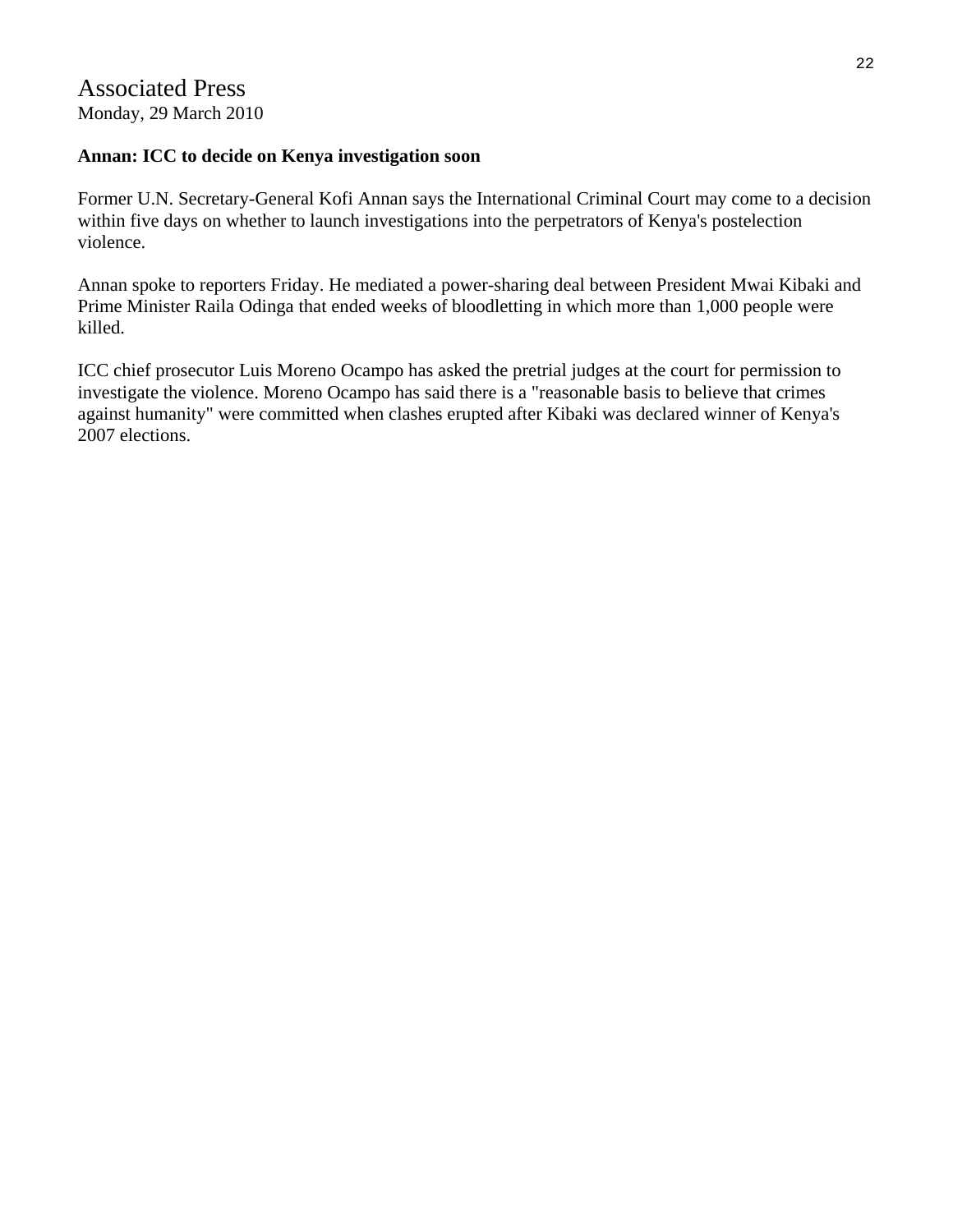### **The I.C.C. in Afghanistan**

Regarding the article "Prosecuting Taliban war criminals" by Candace Rondeaux and Nick Grono (Views, March 24): Formalizing the International Criminal Court investigation of Afghanistan following the capture of the Taliban's military chief in Pakistan, as the writers suggest, would be catastrophic. Taking the I.C.C.'s work in Afghanistan to the next level would ultimately harm both the development of that nation and the standing of the I.C.C.

The preliminary examination stage by the I.C.C. that we are in now is a critical moment for national actors of all stripes to capitalize on global attention and advocate for the strengthening of domestic justice systems.

Coordinated pressure in Afghanistan is critical for success. As part of their efforts to develop national judicial mechanisms, the international community, including the United Nations, should exert pressure on the Karzai government to repeal the amnesty for warlords law and to charge perpetrators domestically.

Within Afghanistan, a coalition of Afghan nongovernmental organizations should demand justice locally. This moment of preliminary I.C.C. intervention should be viewed as a springboard to developing domestic justice processes, and not viewed as an opportunity to launch an international tribunal in The Hague.

Equally important are the inevitable political ramifications of formally opening the Afghan case: The prosecutor would have to deal with both allegations against the Taliban and NATO troops. While the former yields no grief, the latter would surely cause a stir: A formal investigation would impeach international troops, including non-parties to the Rome Statute such as the United States.

The I.C.C. belongs in Afghanistan, but a formal indictment of the country will do more harm than good.

We must recognize the pragmatic limits of the I.C.C.'s reach and seek alternative routes that leverage the court's attention without over-extending its resources — toward the ultimate goal of bringing those responsible for mass atrocities to justice.

Rahim Kanani, Cambridge, Massachusetts